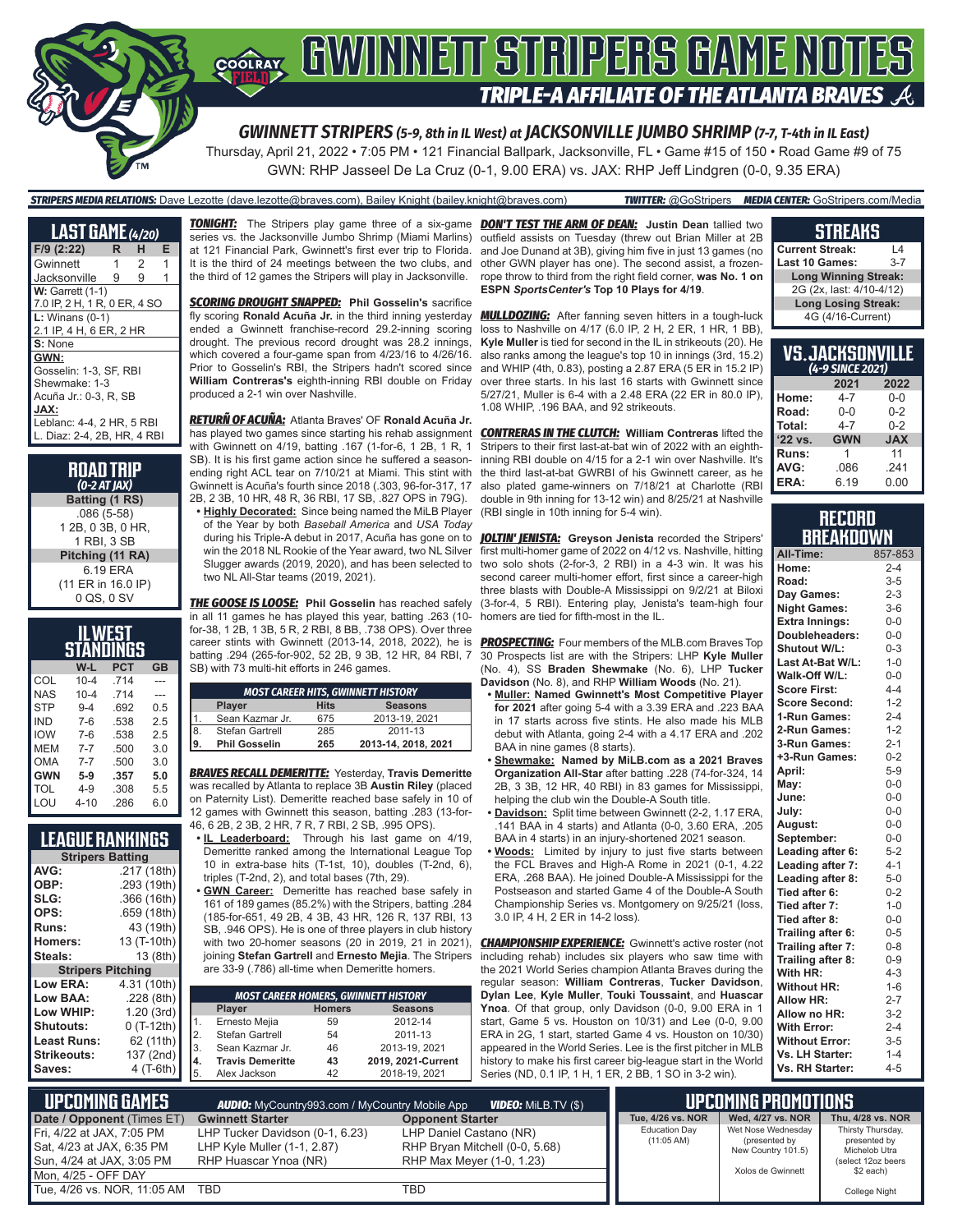



### *THURSDAY, APRIL 21, 2022 AT JACKSONVILLE*

| <b>MANAGER MATT TUIASOSOPO</b>                                                                                                                                                                                                                                                                                                                                                                                                                                                                                                                                                                                                                                                                                                                                       | <b>VS.2022 OPPONENTS</b>                                                                                                                                                                                                                                                                                                                                                                                                                                                                                                                                              |
|----------------------------------------------------------------------------------------------------------------------------------------------------------------------------------------------------------------------------------------------------------------------------------------------------------------------------------------------------------------------------------------------------------------------------------------------------------------------------------------------------------------------------------------------------------------------------------------------------------------------------------------------------------------------------------------------------------------------------------------------------------------------|-----------------------------------------------------------------------------------------------------------------------------------------------------------------------------------------------------------------------------------------------------------------------------------------------------------------------------------------------------------------------------------------------------------------------------------------------------------------------------------------------------------------------------------------------------------------------|
| <b>Matt Tuiasosopo</b> is in his second season as the manager of the Stripers in 2022<br>He was named the seventh manager in Gwinnett history on 3/30/21, making him<br>the first former Gwinnett player to manage the club (played OF/1B from 2016-17)<br>In 2021, he quided the Stripers to a 71-58 record (3rd in Triple-A East Southeast<br>Division)  On 5/4/21 at Charlotte, he became the youngest manager in Gwinnett<br>history (34 years, 11 months, 25 days)  From 7/8/21-9/21/21, his Stripers owned<br>the best record in Triple-A Baseball (45-19, .703)  Began his managerial career<br>with Class-A Rome in 2019, earning Atlanta's Bobby Cox Award for Minor League<br>Manager of the Year  Coached at the Braves' Alternate Training Site in 2020. | Home<br>Road<br>Home<br>Total<br>Road<br>Total<br><b>IND</b><br>$0-0$<br>$0-0$<br>$0-0$<br><b>BUF</b><br>$0-0$<br>$0-0$<br>$0-0$<br>LOU<br>$0-0$<br>$0 - 0$<br>$0-0$<br><b>CLT</b><br>$0 - 0$<br>$0-0$<br>$0 - 0$<br><b>MEM</b><br>$3-3$<br>$3 - 3$<br><b>DUR</b><br>$0-0$<br>$0-0$<br>$0-0$<br>$0-0$<br><b>NAS</b><br>$0 - 0$<br>$2 - 4$<br>$2 - 4$<br>JAX<br>$0-0$<br>$0 - 2$<br>$0 - 2$<br>LHV<br>$0-0$<br>$0-0$<br>$0-0$<br><b>NOR</b><br>$0-0$<br>$0-0$<br>$0 - 0$<br><b>WEST</b><br>$2 - 4$<br>$0 - 2$<br>$3 - 3$<br>$5 - 7$<br><b>EAST</b><br>$0-0$<br>$0 - 2$ |
| Tuiasosopo's Managerial Career<br>W-L<br><b>PCT</b><br><b>Playoffs</b><br>Games<br>76-67<br>With Gwinnett (2 Seasons):<br>143<br>.531<br>0<br>MiLB Career (3 Seasons):<br>282<br>141-141<br>.500<br>$\mathbf 0$                                                                                                                                                                                                                                                                                                                                                                                                                                                                                                                                                      |                                                                                                                                                                                                                                                                                                                                                                                                                                                                                                                                                                       |
| EJECTIONS (0)                                                                                                                                                                                                                                                                                                                                                                                                                                                                                                                                                                                                                                                                                                                                                        | LAST AT-BAT WINS (1)                                                                                                                                                                                                                                                                                                                                                                                                                                                                                                                                                  |
| Date/Inning<br><b>Umpire</b><br>Player/Coach                                                                                                                                                                                                                                                                                                                                                                                                                                                                                                                                                                                                                                                                                                                         | The Stripers are 1-0 (1.000) in games decided in the last at-bat in 2022.                                                                                                                                                                                                                                                                                                                                                                                                                                                                                             |
|                                                                                                                                                                                                                                                                                                                                                                                                                                                                                                                                                                                                                                                                                                                                                                      | Date/Opponent<br><b>Score</b><br>Game-Winning Play (*=Walk-Off)<br>4/15 vs. Nashville<br>$2-1$ (8th)<br>William Contreras 2-out RBI double                                                                                                                                                                                                                                                                                                                                                                                                                            |
| <b>TEAM DEFENSE (2ND IN INTERNATIONAL LEAGUE)</b>                                                                                                                                                                                                                                                                                                                                                                                                                                                                                                                                                                                                                                                                                                                    |                                                                                                                                                                                                                                                                                                                                                                                                                                                                                                                                                                       |
| <b>PCT</b><br><b>TC</b><br>PO<br>A<br><b>DP</b><br>G<br>Е<br><b>TP</b><br>489<br>118<br>.988<br>14<br>365<br>6<br>14<br>$\mathbf 0$<br><b>PCT</b><br>PB<br>W-L<br><b>Catchers</b><br><b>SB</b><br>cs<br><b>ATT</b><br><b>ER</b><br>INN.<br><b>ERA</b>                                                                                                                                                                                                                                                                                                                                                                                                                                                                                                                |                                                                                                                                                                                                                                                                                                                                                                                                                                                                                                                                                                       |
| 5<br>$\mathbf 0$<br>5<br>$\mathbf{1}$<br>27<br>5.63<br>$1 - 4$<br>Casteel, Ryan<br>.000<br>43.0                                                                                                                                                                                                                                                                                                                                                                                                                                                                                                                                                                                                                                                                      | <b>GWINNETT PLAYERS USED (35 IN 2022)</b>                                                                                                                                                                                                                                                                                                                                                                                                                                                                                                                             |
| $\mathbf 0$<br>$\overline{7}$<br>.000<br>$\overline{2}$<br>19<br>44.0<br>3.89<br>$2 - 3$<br>Contreras, William<br>7<br>Pabst, Arden<br>$\mathbf 0$<br>$\mathbf 0$<br>$\mathbf 0$<br>$\mathbf 0$<br>$0-0$<br>0<br>0.0<br>$\sim$<br>$\sim$                                                                                                                                                                                                                                                                                                                                                                                                                                                                                                                             | Pitchers (19)<br>Position (16)                                                                                                                                                                                                                                                                                                                                                                                                                                                                                                                                        |
| Tromp, Chadwick<br>$\mathbf{1}$<br>$\overline{7}$<br>0<br>12<br>34.0<br>3.18<br>$2 - 2$<br>6<br>.143<br>18<br>$\mathbf{1}$<br>19<br>3<br>4.31<br>Total:<br>.053<br>58<br>121.0<br>$5-9$<br><b>Outfield Assists (5):</b><br>Dean $(5)$<br>Pitcher Pickoffs (2):<br>Kingham (1), Muller (1)<br>Catcher Pickoffs (0):                                                                                                                                                                                                                                                                                                                                                                                                                                                   | Alaniz, R.J.<br>Woods, William<br>Acuña Jr., Ronald<br>Brach, Brad<br>Casteel, Ryan<br>Brennan, Brandon<br>Contreras, William<br>Burrows, Thomas<br>Dean, Justin<br>Cruz, Jesus<br>Demeritte, Travis<br>Davidson, Tucker<br>DeShields, Delino<br>De La Cruz, Jasseel<br>Goins, Ryan<br>Elledge, Seth<br>Gonzalez, Yariel<br>Johnstone, Connor<br>Gosselin, Phil<br>Kingham, Nolan<br>Jenista, Greyson<br>Lee, Dylan<br>Nogowski, John<br>Muller, Kyle<br>Pabst, Arden                                                                                                 |
| <b>STARTS</b>                                                                                                                                                                                                                                                                                                                                                                                                                                                                                                                                                                                                                                                                                                                                                        | Sittinger, Brandyn<br>Shewmake, Braden<br>Stephens, Jackson<br>Tromp, Chadwick                                                                                                                                                                                                                                                                                                                                                                                                                                                                                        |
| <b>By Batting Order</b><br>DeShields (6), Gosselin (6), Acuña Jr. (2)<br>1:<br>2: Gosselin (5), Tucker (3), Valaika (3), Goins (2), Shewmake (1)<br>Demeritte (12), Valaika (2)<br>3:<br>Nogowski (6), Contreras (3), Valaika (3), Tucker (2)<br>4:                                                                                                                                                                                                                                                                                                                                                                                                                                                                                                                  | Tonkin, Michael<br>Tucker, Preston<br>Toussaint, Touki<br>Valaika, Pat<br>Vincent, Nick<br>Winans, Allan<br>Italics = Player no longer in Braves organization                                                                                                                                                                                                                                                                                                                                                                                                         |
| Contreras (4), Y. Gonzalez (3), Valaika (3), Nogowski (2), Jenista (1), Tucker (1)<br>5:<br>Shewmake (7), Jenista (2), Nogowski (2), Goins (1), Tucker (1), Valaika (1)<br>6:                                                                                                                                                                                                                                                                                                                                                                                                                                                                                                                                                                                        |                                                                                                                                                                                                                                                                                                                                                                                                                                                                                                                                                                       |
| Goins (3), DeShields (2), Y. Gonzalez (2), Jenista (2), Tromp (2), Casteel (1),<br>7:                                                                                                                                                                                                                                                                                                                                                                                                                                                                                                                                                                                                                                                                                | <b>BASS-LANTA</b><br>Three players have played for both Gwinnett and Atlanta in 2022:                                                                                                                                                                                                                                                                                                                                                                                                                                                                                 |
| Nogowski (1), Tucker (1)<br>Casteel (4), Y. Gonzalez (3), Jenista (3), Tromp (2), Goins (1), Pabst (1)<br>8:<br>Dean (10), Goins (3), Y. Gonzalez (1)<br>9:<br><b>By Position</b>                                                                                                                                                                                                                                                                                                                                                                                                                                                                                                                                                                                    | Contreras, William (C)<br>Davidson, Tucker (LHP)<br>Stephens, Jackson (RHP)                                                                                                                                                                                                                                                                                                                                                                                                                                                                                           |
| Casteel (5), Contreras (5), Tromp (4)<br>C:<br>Nogowski (11), Jenista (3)<br>1B:<br>2B: Valaika (7), Goins (5), Gosselin (2)<br>3B: Y. Gonzalez (8), Gosselin (4), Valaika (2)<br>SS: Shewmake (8), Goins (5), Valaika (1)<br>LF: Tucker (5), Demeritte (3), Gosselin (3), Jenista (2), Dean (1)<br>CF: Dean (7), DeShields (7)                                                                                                                                                                                                                                                                                                                                                                                                                                      |                                                                                                                                                                                                                                                                                                                                                                                                                                                                                                                                                                       |
| RF: Demeritte (8), Dean (2), Jenista (2), Acuña Jr. (1), Contreras (1)                                                                                                                                                                                                                                                                                                                                                                                                                                                                                                                                                                                                                                                                                               |                                                                                                                                                                                                                                                                                                                                                                                                                                                                                                                                                                       |
| DH: Tucker (3), Valaika (2), Acuña Jr. (1), Contreras (1), DeShields (1), Demeritte (1),<br>Y. Gonzalez (1), Gosselin (1), Jenista (1), Nogowski (1), Pabst (1)                                                                                                                                                                                                                                                                                                                                                                                                                                                                                                                                                                                                      | <b>ATLANTA BRAVES REHAB ASSIGNMENTS (1 IN 2022)</b>                                                                                                                                                                                                                                                                                                                                                                                                                                                                                                                   |
|                                                                                                                                                                                                                                                                                                                                                                                                                                                                                                                                                                                                                                                                                                                                                                      | Player<br>Injury (IL Date)<br><b>Rehab Dates</b><br>Right ACL Tear (7/11/21)<br>Ronald Acuña Jr. (OF)<br>4/19-Current                                                                                                                                                                                                                                                                                                                                                                                                                                                 |
|                                                                                                                                                                                                                                                                                                                                                                                                                                                                                                                                                                                                                                                                                                                                                                      |                                                                                                                                                                                                                                                                                                                                                                                                                                                                                                                                                                       |
|                                                                                                                                                                                                                                                                                                                                                                                                                                                                                                                                                                                                                                                                                                                                                                      | -2-                                                                                                                                                                                                                                                                                                                                                                                                                                                                                                                                                                   |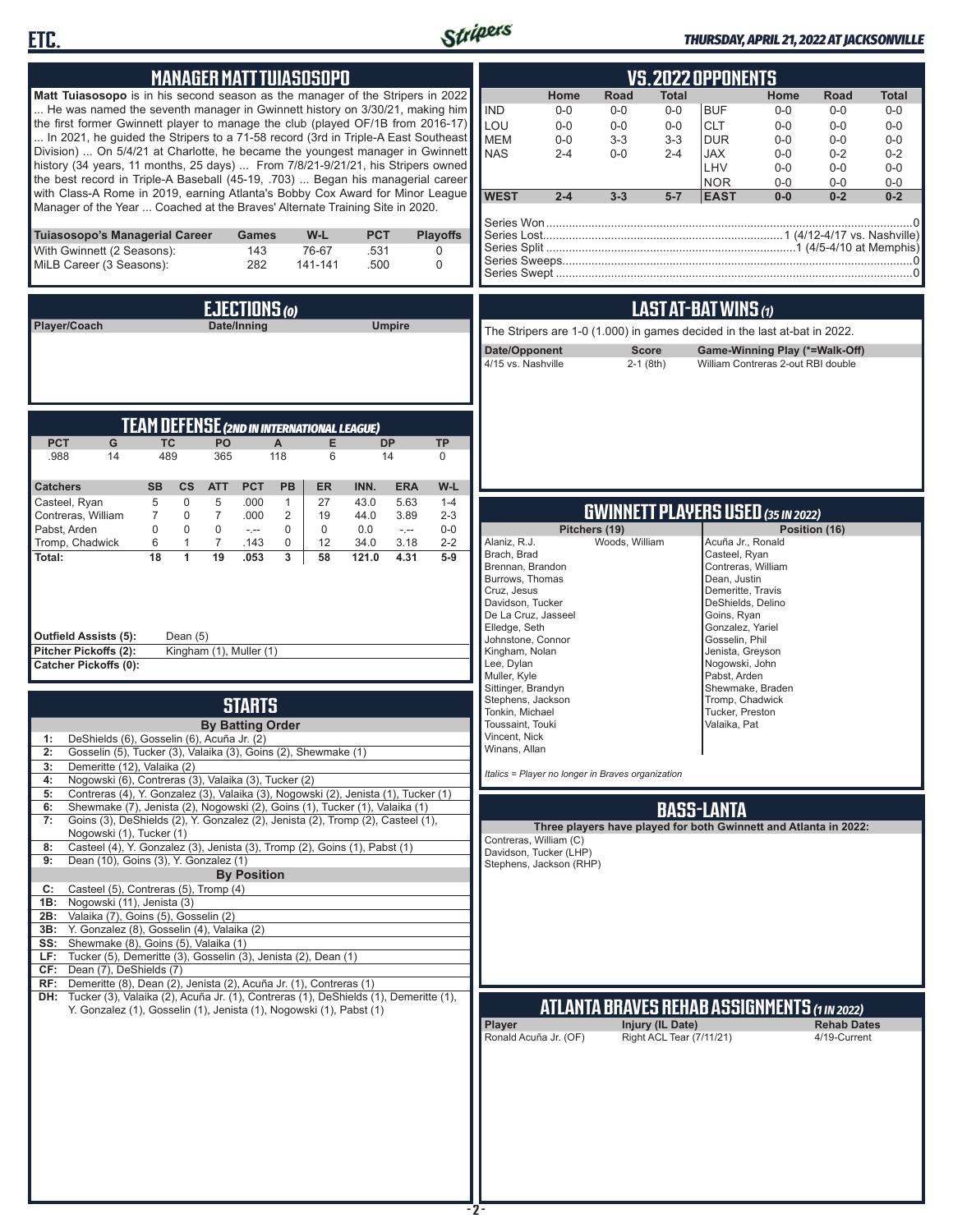## **STARTING PITCHER**



**BIO ON PAGE 39 OF MEDIA GUIDE**

#### *THURSDAY, APRIL 21, 2022 AT JACKSONVILLE*

## **60****Jasseel de la cruz**

| $B/T$ : | R/R   | <b>BORN:</b> 6/26/97 in Hato Mayor, Dominican Republic (age 24)       |
|---------|-------|-----------------------------------------------------------------------|
| HT:     | $6-1$ | <b>ACQUIRED:</b> Signed by the Braves as a minor league free agent on |
| WT:     | 195   | $3/13/22$ .                                                           |

**TONIGHT'S START:** Jasseel De La Cruz makes his third start of the season in game three of a six-game set at Jacksonville ... It is his 23nd career appearance (18th start) with Gwinnett since 2021 (1-4, 7.19 ERA, .278 BAA) ... In 17 career Triple-A starts, is 0-4 with a 7.20 ERA and .284 BAA ... In nine career Triple-A road games (7 starts), is 0-1 with a 7.30 ERA and .263 BAA ... Seeking his first win since 7/10/21 vs. Nashville (0-2, 8.00 ERA, .313 BAA in 10G, 8 starts since then).

*2022 SEASON:* De La Cruz was a member of Gwinnett's Opening Night roster for the second consecutive season ... Made his first start since 8/14/21 on 4/9 at Memphis (ND, 4.0 IP, 2 H, 1 ER, 0 BB, 3 SO), his fifth career outing of at least 4.0-innings with the Stripers.

*2022 SPRING TRAINING:* De La Cruz was a non-roster invitee to Braves Spring Training and pitched once in relief, 3/18 vs. Minnesota (save, 1.0 IP, 3 H, 1 R, 1 ER, 0 BB, 0 SO in 3-1 win) ... He was reassigned to minor league camp on 3/20.

*2021 SEASON:* De La Cruz entered the year ranked the Braves' No. 9 prospect by MLB.com ... Made his Triple-A debut with Gwinnett, going 1-3 with a 7.03 ERA, 1.70 WHIP, and .278 BAA in 20 games (15 starts) ... Pitched as both a starter (0-3, 7.02 ERA, .284 BAA in 15G) and reliever (1-0, 7.11 ERA, .217 BAA in 5G) ... Posted an 8.0-inning scoreless streak (2 H, 0 BB, 9 SO) over three games (2 starts) from 5/11- 5/19 ... On 7/10 vs. Nashville, earned his first career Triple-A win in relief (3.0 IP, 0 H, 0 R, 3 BB, 3 SO) ... Was on the Injured List from 8/16-9/15 ... Over his final four starts from 7/28-8/14, posted a 10.22 ERA (14 ER in 12.1 IP) ... Recalled once by Atlanta (5/8), but did not pitch before being optioned to Gwinnett (5/10) ... Non-tendered by the Braves on 11/30, but was re-signed as a MiLB free agent on 3/13/22.

**OWNER OF A NO-NO:** Named the Florida State League Pitcher of the Week on 5/19/19 after throwing a no-hitter for the Advanced-A Florida Fire Frogs on 5/18/19 vs. Jupiter ... Walked two hitters and struck out four in the first no-no in Fire Frogs history as Florida won 12-0.

| DE LA CRUZ'S 2022 STATS |         |            |       |       |     |           |           |           |            |
|-------------------------|---------|------------|-------|-------|-----|-----------|-----------|-----------|------------|
| I Team                  | W-L     | <b>ERA</b> | G/GS  | ΙP    | ER  | <b>HR</b> | <b>BB</b> | <b>SO</b> | <b>BAA</b> |
| Gwinnett (AAA)          | $0 - 1$ | 9.00       | 2/2   | 5.0   |     |           |           |           | 286        |
| MiLB Career:            | 17-21   | 4.25       | 98/67 | 353.2 | 167 | 26        | 157       | 319       | .233       |
| <b>IMLB Career:</b>     | $0 - 0$ | - --       | 0/0   | 0.0   |     |           |           |           | $---$      |

|                  | DE LA CRUZ'S 2022 SPLITS (WITH GWINNETT) |                  |                        |  |  |  |  |  |  |
|------------------|------------------------------------------|------------------|------------------------|--|--|--|--|--|--|
| Home:            | $0-1, 36.00$ ERA (1G)                    | Road:            | 0-0, 2.25 ERA (1G)     |  |  |  |  |  |  |
| Day:<br>Starter: | 0-0, 2.25 ERA (1G)                       | Night:           | $0-1$ , 36.00 ERA (1G) |  |  |  |  |  |  |
|                  | 0-1, 9.00 ERA (2G)                       | <b>Reliever:</b> | 0-0, -.-- ERA (0G)     |  |  |  |  |  |  |
| Vs. LHB:         | .364 BAA, 0 HR                           | Vs. RHB:         | .200 BAA, 1 HR         |  |  |  |  |  |  |

| DE LA CRUZ VS. JACKSONVILLE |         |                          |   |    |     |  |    |           |           |      |
|-----------------------------|---------|--------------------------|---|----|-----|--|----|-----------|-----------|------|
|                             | W-L     | <b>ERA</b>               |   | GS | ΙP  |  | ER | <b>HR</b> | <b>BB</b> | so I |
| 12021:                      | $0 - 1$ | 4.82                     |   |    | 9.1 |  |    |           |           |      |
| 2022:                       | 0-0     | $\overline{\phantom{a}}$ |   |    | 0.0 |  |    |           |           |      |
| Career:                     | $0 - 1$ | 4.82                     | っ |    | 9.1 |  | 5  |           |           |      |

| <b>DE LA CRUZ'S HIGHS &amp; LOWS</b> |                            |                                   |  |  |  |  |  |  |
|--------------------------------------|----------------------------|-----------------------------------|--|--|--|--|--|--|
|                                      | <b>Season</b>              | Career (MiLB and MLB)             |  |  |  |  |  |  |
| IP:                                  | 4.0 (4/9, GWN at MEM)      | 9.0 (5/18/19, FLA vs. JUP)        |  |  |  |  |  |  |
| Iso:                                 | 3 (4/9, GWN at MEM)        | 10 (7/7/19, MIS vs. BLX)          |  |  |  |  |  |  |
| BB:                                  | 0 (2x, last: 4/14 vs. NAS) | 5 (3x, last: 7/15/19, MIS at JAX) |  |  |  |  |  |  |
| IH:                                  | 4 (4/14 vs. NAS)           | 9 (8/4/18, ROM at GVL)            |  |  |  |  |  |  |
| ER:                                  | 4 (4/14 vs. NAS)           | 8 (7/4/18, ROM at ASH)            |  |  |  |  |  |  |
| Low-Hit CG:                          | None                       | 0 (5/18/19, FLA vs. JUP)          |  |  |  |  |  |  |
| Low-ER CG:                           | None                       | 0 (5/18/19, FLA vs. JUP)          |  |  |  |  |  |  |

#### *DE LA CRUZ'S CAREER ACCOLADES*

**2019:** Florida State League Pitcher of the Week (5/19/19).

|            | DE LA CRUZ'S 2022 STARTS (ALL LEVELS) |                                |        |  |  |   |  |             |  |           |         |                 |              |                                            |
|------------|---------------------------------------|--------------------------------|--------|--|--|---|--|-------------|--|-----------|---------|-----------------|--------------|--------------------------------------------|
| Team       | Date/Opp.                             | Result IP H R ER HR BB SO NP-S |        |  |  |   |  |             |  |           | Catcher | Opp. Starter    | <b>Final</b> | <b>Notes</b>                               |
| <b>GWN</b> | 4/9 at MEM                            | ND.0-0 4.0 2 1 1 1 0 3         |        |  |  |   |  |             |  | 41-31     | Casteel | Connor Thomas   | - 8-7        | Exited with a 4-1 lead.                    |
| GWN        | 4/14 vs. NAS                          | $L.0-1$                        | 10 4 4 |  |  | 4 |  | $0 \quad 0$ |  | $37 - 22$ | Casteel | Jason Alexander | L. 5-4       | 20th consecutive MiLB start without a win. |
|            |                                       |                                |        |  |  |   |  |             |  |           |         |                 |              |                                            |

|                     | <b>STRIPERS STARTING PITCHERS (8 IN 2022)</b> |            |    |    |         |                             |                            |                                                    |  |  |
|---------------------|-----------------------------------------------|------------|----|----|---------|-----------------------------|----------------------------|----------------------------------------------------|--|--|
| <b>Pitcher</b>      | W-L                                           | <b>ERA</b> | GS | QS |         | <b>Team W-L Run Support</b> | <b>Last Gwinnett Start</b> | <b>Final Line</b>                                  |  |  |
| Davidson, Tucker    | $0 - 1$                                       | 6.23       |    |    | 0-1     | $0.00$ RPG $(0$ Tot.)       | $4/16$ vs. NAS (L)         | 4.1 IP, 6 H, 5 R, 3 ER, 2 BB, 5 SO, 2 HR (74p/43s) |  |  |
| De La Cruz, Jasseel | $0 - 1$                                       | 9.00       |    |    | $0 - 2$ | 3.00 RPG (6 Tot.)           | $4/14$ vs. NAS (L)         | 1.0 IP, 4 H, 4 R, 4 ER, 0 BB, 1 SO, 2 HB (37p/22s) |  |  |
| Johnstone, Connor   | 0-0                                           | 0.00       |    |    | 0-1     | $0.00$ RPG $(0)$ Tot.)      | $4/19$ at JAX (ND)         | 5.0 IP, 1 H, 0 R, 2 BB, 0 SO (42p/24s)             |  |  |
| Muller, Kyle        | 1-1                                           | 2.87       |    |    | 1-2     | 2.33 RPG (7 Tot.)           | $4/17$ vs. NAS (L)         | 6.0 IP, 2 H, 2 R, 2 ER, 1 BB, 7 SO, 1 HR (91p/56s) |  |  |
| Stephens, Jackson   | 1-0                                           | 3.00       |    |    | 1-0     | 4.00 RPG (4 Tot.)           | 4/7 at MEM (W)             | 6.0 IP, 4 H, 2 R, 2 ER, 0 BB, 7 SO (71p/52s)       |  |  |
| Toussaint, Touki    | $0 - 0$                                       | 2.08       |    |    | $2 - 0$ | 3.50 RPG (7 Tot.)           | 4/12 vs. NAS (ND)          | 4.0 IP, 4 H, 1 R, 1 ER, 3 BB, 8 SO (80p/48s)       |  |  |
| Vincent, Nick       | $0-0$                                         | 0.00       |    |    | $1 - 0$ | $0.00$ RPG $(0$ Tot.)       | 4/15 vs. NAS (ND)          | 2.0 IP, 1 H, 0 R, 1 BB, 4 SO (41p/25s)             |  |  |
| Winans, Allan       | $0 - 1$                                       | 6.55       |    |    | $0 - 3$ | 2.67 RPG (8 Tot.)           | 4/20 at JAX $(L)$          | 2.1 IP, 4 H, 6 R, 6 ER, 2 BB, 3 SO, 2 HR (59p/35s) |  |  |
| Total:              | $2 - 4$                                       | 3.90       | 14 |    | $5-9$   | 2.29 RPG (32 Tot.)          |                            |                                                    |  |  |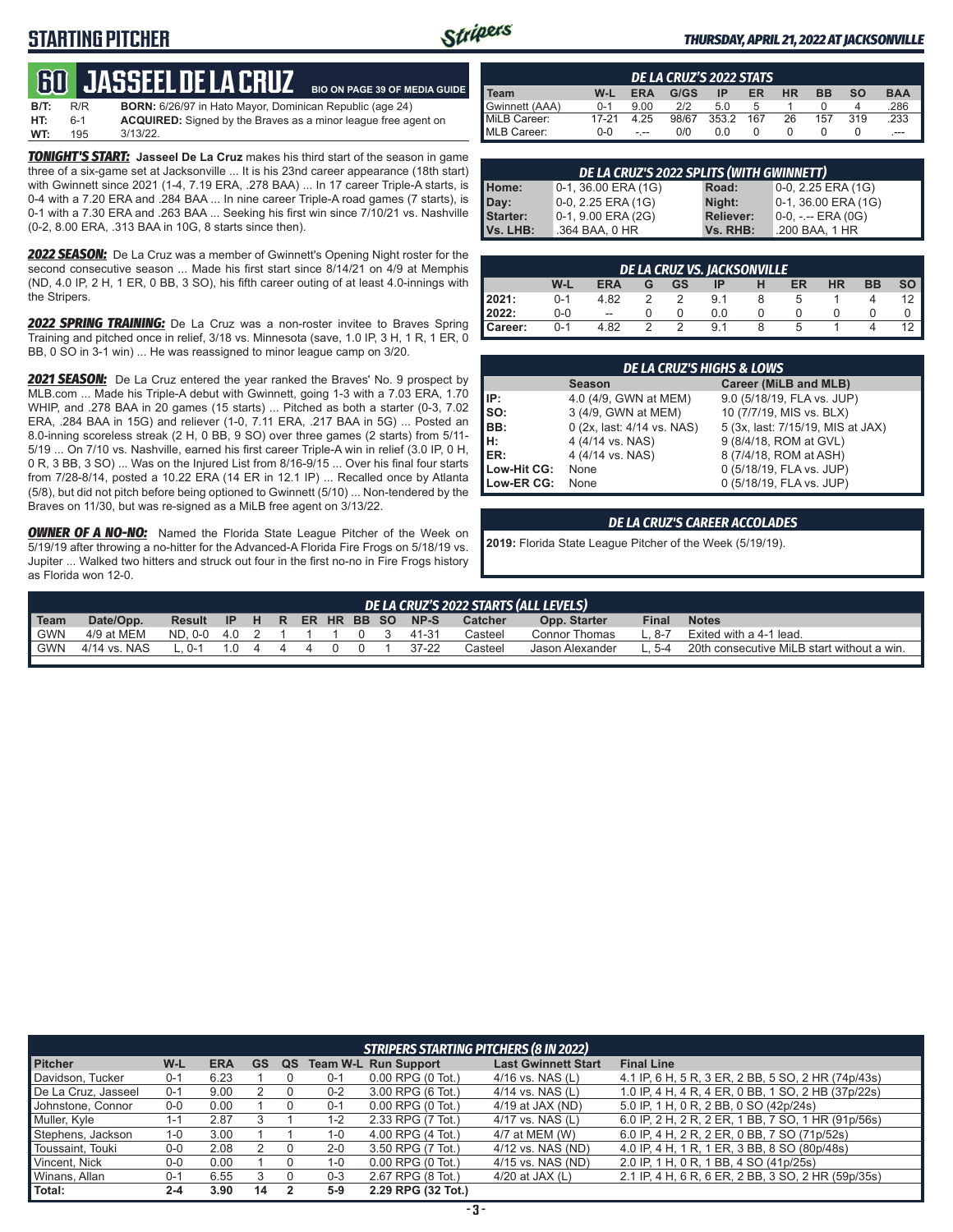### **BULLPEN**



#### *THURSDAY, APRIL 21, 2022 AT JACKSONVILLE*

| <b>STRIPERS PITCHING BREAKDOWN</b>                                    |                                                                                     |            |       |    |           |           |           |           |            |  |
|-----------------------------------------------------------------------|-------------------------------------------------------------------------------------|------------|-------|----|-----------|-----------|-----------|-----------|------------|--|
|                                                                       | W-L                                                                                 | <b>ERA</b> | IP    | R  | <b>ER</b> | <b>HR</b> | <b>BB</b> | <b>SO</b> | <b>BAA</b> |  |
| Starters:                                                             | $2 - 4$                                                                             | 3.90       | 57.2  | 27 | 25        |           | 21        | 67        | .206       |  |
| Relievers:                                                            | $3 - 5$                                                                             | 4.83       | 63.1  | 35 | 34        | 10        | 22        | 70        | .248       |  |
| Total:                                                                | $5-9$                                                                               | 4.31       | 121.0 | 62 | 58        | 17        | 43        | 137       | .228       |  |
| <b>Saves/Opp:</b> 4/7 (57.1%) <b>Holds: 7 IR/Scored:</b> 15/2 (13.3%) |                                                                                     |            |       |    |           |           |           |           |            |  |
|                                                                       | <b>CG/SHO: 0/0</b><br><b>BB/9.0 IP Ratio: 3.20</b><br><b>SO/9.0 IP Ratio: 10.19</b> |            |       |    |           |           |           |           |            |  |

### **32 R.J. ALANIZ** *- RHP - 30 YRS - McALLEN, TX*

*RELIEF W/GWN:*0-0, 5.06 ERA in 4G *START W/GWN:*0-0, -.-- ERA in 0G *GF:*2 *HOLDS:*0 *SAVES:*1/1 *IR/SCORED:*1/0 *SCORELESS STREAK:*-1G

- *LAST OUTING:*4/16 vs. NAS (2.0 IP, 2 H, 2 R, 2 ER, 1 BB, 0 SO, 31p/18s)
- **• 2022: 4/7 at MEM:** Earned a save in his Gwinnett debut (1.0 IP, 0 H, 0 R, 1 SO), finishing off a 5-2 win.
- **• 2022 Spring Training:** 0-0, 9.00 ERA, .400 BAA in 1G with Atlanta.
- **• 2021:** Pitched for both Triple-A Louisville (1-3, 3.46 ERA, .286 BAA, 1 SV in 33G) and Cincinnati (0-0, 3.38 ERA, .111 BAA in 3G).
- **• Triple-A Stops:** Prior to joining Gwinnett, has pitched for Toledo (DET) from 2016- 17, Durham (TB) in 2018, Tacoma (SEA) in 2019, and Louisville (CIN) from 2019- 21 ... Was a part of Durham's Governors' Cup championship team in 2018.
- **• MLB Career:** 1-0, 8.35 ERA, .278 BAA, 0 SV in 15G (0 starts) with Seattle (2019) and Cincinnati (2019, 2021).
- **• Acquired:** MiLB FA (3/20/22) ... Originally signed by the Houston Astros as a nondrafted free agent (8/14/09).

## **53 BRAD BRACH** *- RHP - 36 YRS - FREEHOLD, NJ*

*RELIEF W/GWN:*1-0, 2.70 ERA in 5G *START W/GWN:*0-0, -.-- ERA in 0G *GF:*4 *HOLDS:*0 *SAVES:*1/1 *IR/SCORED:*2/0 *SCORELESS STREAK:*2G (2.2 IP)

- *LAST OUTING:*4/20 at JAX (1.2 IP, 1 H, 0 R, 0 BB, 2 SO, 24p/17s)
- **• 2022: 4/12 vs. NAS:** On his 36th birthday, earned 1st save with Gwinnett, closing out 4-3 win (1.0 IP, 3 H, 2 ER, 1 BB).
- **• 2022 Spring Training:** 1-0, 0.00 ERA, .250 BAA in 1G with Atlanta.
- **• 2021:** In 35G with Cincinnati, was 1-2 with a 6.30 ERA, .254 BAA, and 1 save ... Also logged 8G with Triple-A Louisville (0-0, 0.00 ERA, 0 ER in 8.2 IP, 15 SO).
- **• Triple-A Stops:** Prior to joining Gwinnett, has pitched for Tucson (SD) from 2011- 13, Norfolk (BAL) in 2014, and Louisville (CIN) in 2021.
- **• MLB Career:** 38-29, 3.55 ERA, .232 BAA, 34 SV in 531G (0 starts) with San Diego (2011-13), Baltimore (2014-18), Atlanta (2018), Chicago Cubs (2019), New York Mets (2019-20), and Cincinnati (2021) ... Pitched in the MLB Postseason for Baltimore (2014, 2016) and Atlanta (2018).
- **• Acquired:** MiLB FA (3/19/22) ... Originally the San Diego Padres' 42nd-round pick in 2008 out of Monmouth University (West Long Branch, NJ).

## **57 BRANDON BRENNAN** *- RHP - 30 YRS - MISSION VIEJO, CA*

*RELIEF W/GWN:*0-1, 23.14 ERA in 5G *START W/GWN:*0-0, -.-- ERA in 0G

*GF:*0 *HOLDS:*1 *SAVES:*0/0 *IR/SCORED:*0/0 *SCORELESS STREAK:*-1G *LAST OUTING:*4/20 at JAX (1.1 IP, 3 H, 3 R, 3 ER, 2 BB, 0 SO, 1 HR, 39p/19s)

- **• 2022 Spring Training:** 0-0, 20.25 ERA, .429 BAA in 2G with Atlanta.
- **• 2021:** Made 32 relief appearances with Triple-A Worcester (Red Sox), going 1-2 with a 5.97 ERA, .293 BAA, and 1 save (1-for-4) ... Also made 1 MLB appearance with Boston, tossing 3.0 scoreless IP on 6/12 vs. Toronto.
- **• Triple-A Stops:** Prior to joining Gwinnett, has pitched for Charlotte (CWS) from 2017-18, Tacoma (SEA) in 2019, and Worcester (BOS) in 2021.
- **• MLB Career:** 3-6, 4.21 ERA, .214 BAA, 0 SV in 55G (0 starts) with Seattle (2019- 20) and Boston (2021).
- **• Acquired:** MiLB FA (3/10/22) ... Originally the Chicago White Sox' 4th-round pick in 2012 out of Orange Coast College (Costa Mesa, CA).

## **49 THOMAS BURROWS** *- LHP - 27 YRS - FLORENCE, AL*

*RELIEF W/GWN:*1-0, 6.23 ERA in 4G *START W/GWN:*0-0, -.-- ERA in 0G

- *GF:*0 *HOLDS:*1 *SAVES:*0/2 *IR/SCORED:*3/0 *SCORELESS STREAK:*-1G *LAST OUTING:*4/15 vs. NAS (BS, 2.0 IP, 0 H, 1 R, 0 ER, 1 HB, 2 BB, 3 SO, 42p/23s)
- **• 2022: 4/6 at MEM:** Struck out his lone batter faced (Nolan Gorman), stranding 3 inherited runners and earning his first win of the year.
- **• GWN Career:** 5-2, 3.68 ERA (36 ER in 88.0 IP), 6 SV in 66G (1 start) since 2019.
- **• 2022 Spring Training:** 0-0, 0.00 ERA, .000 BAA in 1G with Atlanta.
- **• 2021:** Spent entire year with Gwinnett, going 3-1 with a 2.64 ERA, .176 BAA, and 0 saves (0-for-1) in 35G (1 start) ... Led team in relief strikeouts (65).
- **• MLB Career:** Has yet to make his Major League debut.
- **• Acquired:** Via trade with Seattle (1/11/17) ... Originally the Seattle Mariners' 4thround pick in 2016 out of the University of Alabama.

| <b>PITCHING SPLITS</b> |            |           | PITCHING BY MONTH |         |            |           |           |          |            |  |  |
|------------------------|------------|-----------|-------------------|---------|------------|-----------|-----------|----------|------------|--|--|
|                        | <b>BAA</b> | <b>HR</b> |                   | W-L     | <b>ERA</b> | <b>HR</b> | <b>BB</b> | SΟ       | <b>BAA</b> |  |  |
| Vs. RHB:               | .198       | 10        | April:            | $5-9$   | 4.31       | 17        | 43        | 137      | .228       |  |  |
| Vs. LHB:               | .270       |           | May:              | $0 - 0$ |            | 0         |           | 0        | ---        |  |  |
| <b>Bases Empty:</b>    | .208       |           | June:             | $0 - 0$ |            | 0         |           | 0        | ---        |  |  |
| <b>Runners On:</b>     | .257       | 10        | July:             | $0 - 0$ |            | 0         | O         | $\Omega$ |            |  |  |
| <b>RISP:</b>           | .279       | 9         | August:           | $0 - 0$ |            | O         | 0         | $\Omega$ |            |  |  |
| Loaded:                | .250       | 0         | September:        | $0 - 0$ |            |           |           | U        |            |  |  |

## **48 JESUS CRUZ** *- RHP - 27 YRS - SALINAS DE HIDALGO, MEXICO*

|  | <b>RELIEF W/GWN: 0-0, 5.40 ERA in 1G</b> | <b>START W/GWN: 0-0, -.-- ERA in 0G</b>                        |
|--|------------------------------------------|----------------------------------------------------------------|
|  |                                          | GF: 0 HOLDS: 0 SAVES: 0/0 IR/SCORED: 2/2 SCORELESS STREAK: -1G |

*LAST OUTING:*4/16 vs. NAS (1.2 IP, 2 H, 1 R, 1 ER, 0 BB, 2 SO, 1 HR, 27p/18s)

- **• 2022 Spring Training:** Did not pitch in St. Louis's Major League camp ... Released by the Cardinals on 3/30.
- **• 2021:** Logged 37 relief appearances with Triple-A Memphis, going 0-3 with a 3.06 ERA, .223 BAA, and 3 SV (3-for-5) ... Pitched for Aguilas de Mexicali in the Mexican Pacific Winter League (0-1, 2.66 ERA in 21G).
- **• Triple-A Stops:** Prior to joining Gwinnett, pitched for Memphis (STL) in 2019 and 2021 ... Combined to go 6-10 with a 5.42 ERA, .246 BAA, and 3 SV in 100G.
- **• MLB Career:** 0-0, 18.00 ERA, .600 BAA, 0 SV in 1G (0 starts) with St. Louis (2020). **• Acquired:** MiLB FA (4/6/22) ... Originally signed by the St. Louis Cardinals as a non-drafted free agent (7/2/17).

### **55 SETH ELLEDGE** *- RHP - 25 YRS - DALLAS, TX*

| <b>RELIEF W/GWN: 0-1, 3.86 ERA in 4G</b> | <b>START W/GWN: 0-0, -.-- ERA in 0G</b>                                                   |  |  |  |  |  |
|------------------------------------------|-------------------------------------------------------------------------------------------|--|--|--|--|--|
| GF: 1                                    | <b>HOLDS: 1 SAVES: 0/0 IR/SCORED: 2/0 SCORELESS STREAK: -1G</b>                           |  |  |  |  |  |
|                                          | <b>LAST OUTING:</b> 4/19 at JAX (loss, 1.0 IP, 2 H, 2 R, 2 ER, 0 BB, 0 SO, 1 HBP, 16p/8s) |  |  |  |  |  |

- **• 2022 Spring Training:** Did not pitch for an MLB team this Spring. **• 2021:** Pitched for both Triple-A Memphis (2-2, 6.56 ERA, .299 BAA, 2 SV in 30G) and St. Louis (0-0, 4.63 ERA, .302 BAA, 0 SV in 11G).
- **• Triple-A Stops:** Prior to joining Gwinnett, has pitched for Memphis (STL) from 2019-21 (5-3, 5.66 ERA, .270 BAA, 2 SV in 51G) ... Also appeared for the Redbirds in the 2018 PCL Playoffs (0-0, 0.00 ERA in 1G).
- **• MLB Career:** 1-0, 4.63 ERA, .282 BAA, 0 SV in 23G with St. Louis (2020-21).
- **• Acquired:** MiLB FA (3/30/22) ... Originally the Seattle Mariners' 4th-round pick in 2017 out of Dallas Baptist University (TX).

## **51 CONNOR JOHNSTONE** *- RHP - 27 YRS - SAN DIEGO, CA*

*RELIEF W/GWN:*0-0, 1.69 ERA in 3G *START W/GWN:*0-0, 0.00 ERA in 1G *GF:*0 *HOLDS:*1 *SAVES:*0/0 *IR/SCORED:*0/0 *SCORELESS STREAK:*1G (5.0 IP)

*LAST OUTING:*4/19 at JAX (start, ND, 5.0 IP, 1 H, 0 R, 2 BB, 0 SO, 42p/24s)

- **• 2022: 4/19 at JAX:** In his first spot start of the year, needed just 42 pitches to get through 5.0 IP (1 H, 0 R, 2 BB, 0 SO) in a no-decision.
- **• GWN Career:** 7-8, 4.45 ERA (59 ER in 119.1 IP), 0 SV in 49G since 2018 ... Of his 21 career Triple-A starts, 16 came in 2021.
- **• 2022 Spring Training:** 0-0, 0.00 ERA, .000 BAA, 1 SV in 1G with Atlanta.
- **• 2021:** Spent the full year with Gwinnett, going 3-8 with a 4.84 ERA and .258 BAA in 33G (16 starts) ... Was 2-0 with a 2.36 ERA and .191 BAA in 17 relief outings.
- **• MLB Career:** Has yet to make his Major League debut.
- **• Acquired:** Braves' 21st-round pick in 2017 out of Wake Forest University.
- **• Local Product:** Played baseball at Roswell High School (Roswell, GA).

### **39 NOLAN KINGHAM** *- RHP - 25 YRS - LAS VEGAS, NV*

|  | <b>RELIEF W/GWN: 0-0.0.00 ERA in 5G</b> | <b>START W/GWN: <math>0-0</math>.</b> -.-- ERA in $0G$                 |
|--|-----------------------------------------|------------------------------------------------------------------------|
|  |                                         | GF: 0 HOLDS: 0 SAVES: 0/0 IR/SCORED: 3/0 SCORELESS STREAK: 5G (9.1 IP) |
|  |                                         |                                                                        |

- *LAST OUTING:*4/20 at JAX (1.2 IP, 1 H, 0 R, 1 BB, 2 SO, 35p/23s)
- **• 2022:** Enters play riding a team-best 9.1-inning scoreless streak over 5G since 4/5 (3 H, 1 BB, 8 SO, .103 BAA).
- **• GWN Career:** 0-5, 7.68 ERA (33 ER in 38.2 IP), 0 SV in 12G (6 starts) since 2021.
- **• 2022 Spring Training:** 0-0, 0.00 ERA, .000 BAA, 1 SV in 1G with Atlanta.
- **• 2021:** Pitched for both Double-A Mississippi (6-1, 2.08 ERA, .225 BAA, 2 SV in 12G) and Gwinnett (0-5, 10.13 ERA, .365 BAA in 7G) ... Named Double-A South Pitcher of the Month for June (3-0, 0.83 ERA, 0.83 WHIP, .193 BAA in 5 starts) ... Served as the M-Braves' closer during the Double-A South Championship Series, going 3-for-3 in save chances (2.1 IP, 1 H, 0 R, 0 BB, 2 SO) ... Got the final 3 outs of Mississippi's 2-1 win over Montgomery in Game 5, clinching the title.
- **• MLB Career:** Has yet to make his Major League debut.
- **• Acquired:** Braves' 12th-round pick in 2018 out of the University of Texas.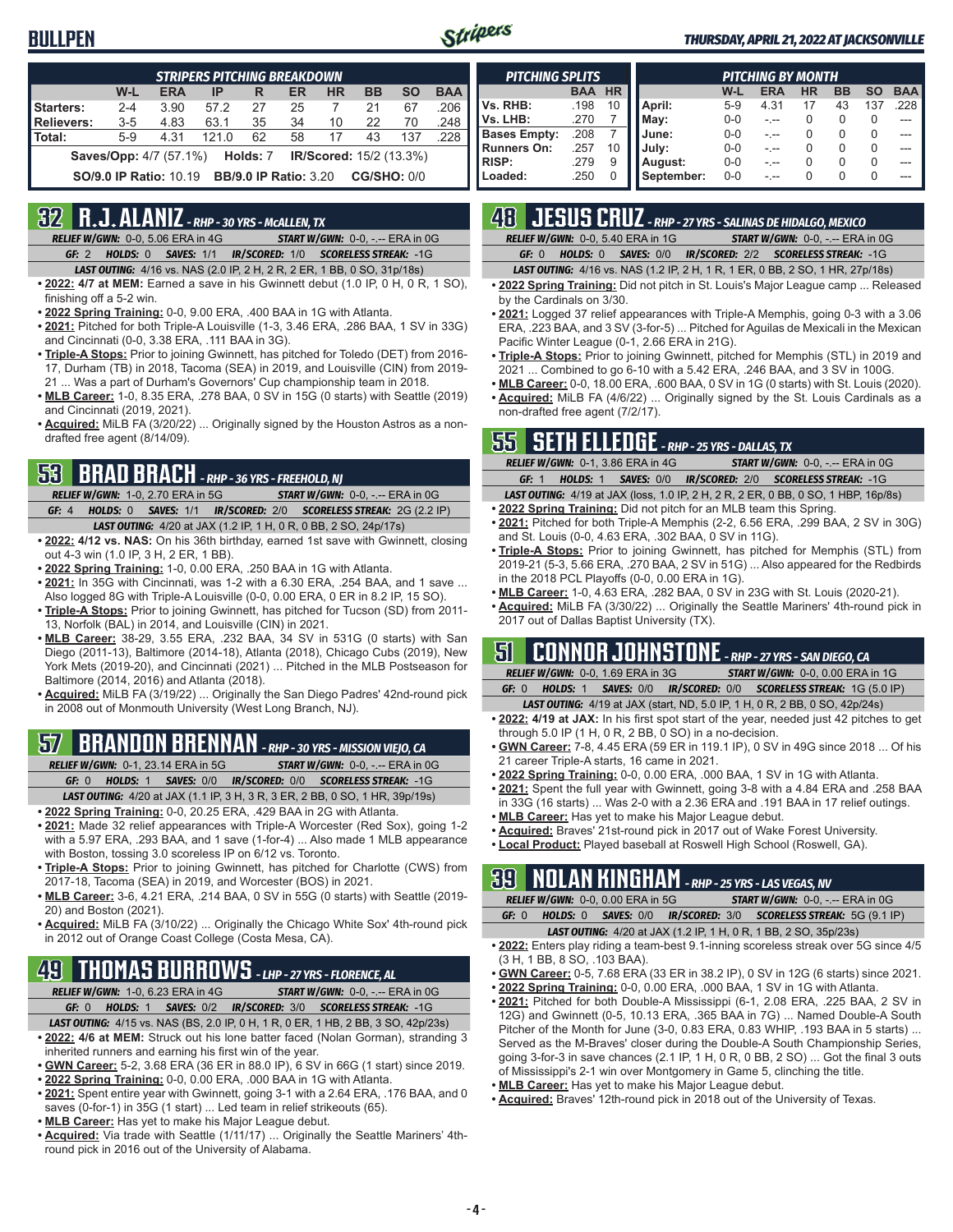## **BULLPEN**

### **58 DYLAN LEE** *- LHP - 27 YRS - DINUBA, CA*

*RELIEF W/GWN:*0-0, 0.00 ERA in 3G *START W/GWN:*0-0, -.-- ERA in 0G *GF:*0 *HOLDS:*1 *SAVES:*0/0 *IR/SCORED:*2/0 *SCORELESS STREAK:*3G (4.1 IP) *LAST RELIEF:*4/14 vs. NAS (2.0 IP, 1 H, 0 R, 0 BB, 3 SO, 21p/15s)

**• 2022 w/ATL:** Recalled by the Braves on 4/19, did not pitch (optioned on 4/20).

- **• GWN Career:** 5-1, 1.47 ERA (8 ER in 49.0 IP), 1 SV in 37G (0 starts) since 2021.
- **• 2022 Spring Training:** 0-0, 9.00 ERA, .357 BAA in 3G with Atlanta.
- **• 2021 w/GWN:** Named Stripers' Most Outstanding Reliever (5-1, 1.54 ERA, .176 BAA, 1 SV in 35G) ... Led GWN relievers (min. 30.0 IP) in BAA, ranked 2nd in ERA.
- **• 2021 w/ATL:** Made his MLB debut with the Braves, logging 2G in relief in October (0-0, 9.00 ERA, .333 BAA) ... Also made his MLB Postseason debut (0-0, 6.00 ERA, .286 BAA in 3G, 1 start) ... Started Game 4 of the World Series vs. Houston on 10/30 (ND, 0.1 IP, 1 H, 1 ER, 2 BB, 1 SO), becoming the 1st pitcher in MLB history to make his 1st career start in the World Series.
- **• MLB Career:** 0-0, 9.00 ERA, .333 BAA, 0 SV in 2G (0 starts) with Atlanta (2021). **• Acquired:** MiLB FA (4/15/21) ... Originally the Miami Marlins' 10th-round pick in 2016 out of Fresno State University.

## **56 BRANDYN SITTINGER** *- LHP - 27 YRS - ELYRIA, OH*

*RELIEF W/GWN:*1-1, 4.50 ERA in 5G *START W/GWN:*0-0, -.-- ERA in 0G *GF:*1 *HOLDS:*1 *SAVES:*0/0 *IR/SCORED:*0/0 *SCORELESS STREAK:*3G (6.0 IP)

- *LAST OUTING:*4/19 at JAX (2.0 IP, 2 H, 0 R, 0 BB, 2 SO, 19p/12s) **• 2022: 4/12 vs. NAS:** Earned his first win with Gwinnett (2.0 IP, 2 H, 0 R in 4-3 win).
- **• 2022 Spring Training:** 0-0, 11.57 ERA, .333 BAA in 3G with Atlanta.
- **• 2021:** Split time between Double-A Amarillo (0-1, 3.94 ERA, .196 BAA, 1 SV in 12G) and Triple-A Reno (1-1, 4.24 ERA, .209 BAA, 4 SV in 23G) of the Arizona organization ... Also made his MLB debut (0-1, 7.71 ERA, .294 BAA, 0 SV in 5G).
- **• Triple-A Stops:** Prior to joining Gwinnett, had only pitched with Reno in 2021.
- **• MLB Career:** 0-1, 7.71 ERA, .294 BAA, 0 SV in 5G (0 starts) with Arizona (2021). **• Acquired:** MiLB FA (2/20/22) ... Originally the Detroit Tigers' 17th-round pick in
- 2016 out of Ashland University (Ashland, OH).

## **59 MICHAEL TONKIN** *- RHP - 32 YRS - GLENDALE, CA*

*RELIEF W/GWN:*0-0, 4.50 ERA in 4G *START W/GWN:*0-0, -.-- ERA in 0G *GF:*4 *HOLDS:*0 *SAVES:*2/2 *IR/SCORED:*0/0 *SCORELESS STREAK:*-1G

*LAST OUTING:*4/16 vs. NAS (1.0 IP, 2 H, 2 R, 2 ER, 2 BB, 0 SO, 31p/18s) **• 2022: 4/6 at MEM:** In his first outing in affiliated MiLB since 2019 (with Triple-A

- Reno), earned a save in his Stripers debut (1.0 IP, 1 H, 0 R, 1 SO in 5-3 win).
- **• 2022 Spring Training:** 0-0, 0.00 ERA, .000 BAA in 3G with Atlanta.
- **• 2021:** Pitched for the Long Island Ducks of the Atlantic League (2-1, 0.53 ERA, 9 SV in 16G), Tijuana of the Mexican League (2-1, 2.00 ERA in 6G), and Aguilas of the Dominican Winter League (1-0, 0.68 ERA in 13G).
- **• Triple-A Stops:** Before joining Gwinnett, pitched for Rochester (MIN) from 2013- 17, San Antonio (MIL) in 2019, and Reno (ARI) in 2019.
- **• MLB Career:** 3-3, 4.43 ERA, .269 BAA, 0 SV in 141G with Minnesota (2013-17).
- **• Acquired:** MiLB FA (1/11/22) ... Originally the Minnesota Twins' 30th-round pick in 2008 out of Palmdale High School (CA).

## **54 NICK VINCENT** *- RHP - 35 YRS - POWAY, CA*

*RELIEF W/GWN:*0-2, 9.00 ERA in 3G *START W/GWN:*0-0, 0.00 ERA in 1G *GF:*0 *HOLDS:*1 *SAVES:*0/1 *IR/SCORED:*0/0 *SCORELESS STREAK:*2G (3.0 IP)

- *LAST OUTING:*4/15 vs. NAS (start, ND, 2.0 IP, 1 H, 0 R, 1 BB, 4 SO, 41p/25s) **• 2022: 4/15 vs. NAS:** In his first Triple-A start since 2008 with Portland, tossed 2.0
- scoreless IP (1 H, 1 BB, 4 SO) in an eventual 2-1 win. **• 2022 Spring Training:** 0-0, 54.00 ERA, .714 BAA in 1G with Atlanta.
- **• 2021:** Opened the season with the Texas Rangers, pitching for Triple-A Round Rock (0-0, 4.11 ERA, .273 BAA in 15G) ... Released on 6/22 ... Signed by the Minnesota Twins on 6/23 and joined Triple-A St. Paul (3-1, 4.55 ERA, .228 BAA, 6
- SV in 24G)) ... Had his contract selected on 8/10 and logged 7G for the Twins (1-0, 0.71 ERA, .146 BAA, 0 SV). **• Triple-A Stops:** Prior to joining Gwinnett, has pitched for 7 Triple-A teams: Portland
- (SD, 2008), Tucson (SD, 2012-13), El Paso (SD, 2015), Sacramento (SF, 2019), Lehigh Valley (PHI, 2019), Round Rock (TEX, 2021), and St. Paul (MIN, 2021).
- **• MLB Career:** 23-23, 3.30 ERA, .236 BAA, 7 SV in 412G with San Diego (2012-15), Seattle (2016-18), San Francisco (2019), Philadelphia (2019), Miami (2020), and Minnesota (2021).
- **• Acquired:** MiLB FA (3/16/22) ... Originally the San Diego Padres' 18th-round pick in 2008 out of Cal State Long Beach.

## **45 WILLIAM WOODS** *- RHP - 23 YRS - TRENTON, TN*

*RELIEF W/GWN:*0-0, 0.00 ERA in 1G *START W/GWN:*0-0, -.-- ERA in 0G *GF:*1 *HOLDS:*0 *SAVES:*0/0 *IR/SCORED:*0/0 *SCORELESS STREAK:*1G (1.0 IP)

- *LAST OUTING:*4/20 at JAX (1.0 IP, 0 H, 0 R, 0 BB, 3 SO, 17p/13s) **• Prospecting:** Entering 2022, ranked the Braves' No. 21 prospect (MLB.com).
- **• 2022:** Opened with Mississippi, making his regular-season Double-A debut (0-1, 10.80 ERA, .318 BAA in 3G, 1 start) ... Promoted to Gwinnett on 4/19 ... **4/20 at JAX:** Made his Triple-A debut, striking out all 3 batters faced (1.0 IP, 0 H, 0 R).
- **• 2022 Spring Training:** 0-0, 0.00 ERA, .167 BAA, 0 SV in 1G with Atlanta.
- **• 2021:** Limited by injury to 5 starts between the FCL Braves (0-0, 0.00 ERA, .250 BAA in 1GS) and High-A Rome (0-1, 4.66 ERA, .270 BAA in 4GS) ... Didn't make his season debut until 8/19 ... Joined Mississippi on 9/18 and made 1 start during the Double-A South Championship Series (0-1, 6.00 ERA, 2 ER in 3.0 IP, 4 H, 2 BB, 4 SO), a 14-2 loss to Montgomery in Game 4.
- **• MLB Career:** Has yet to make his Major League debut.
- **• Acquired:** Braves' 23rd-round pick in 2018 out of Dyersburg CC (TN).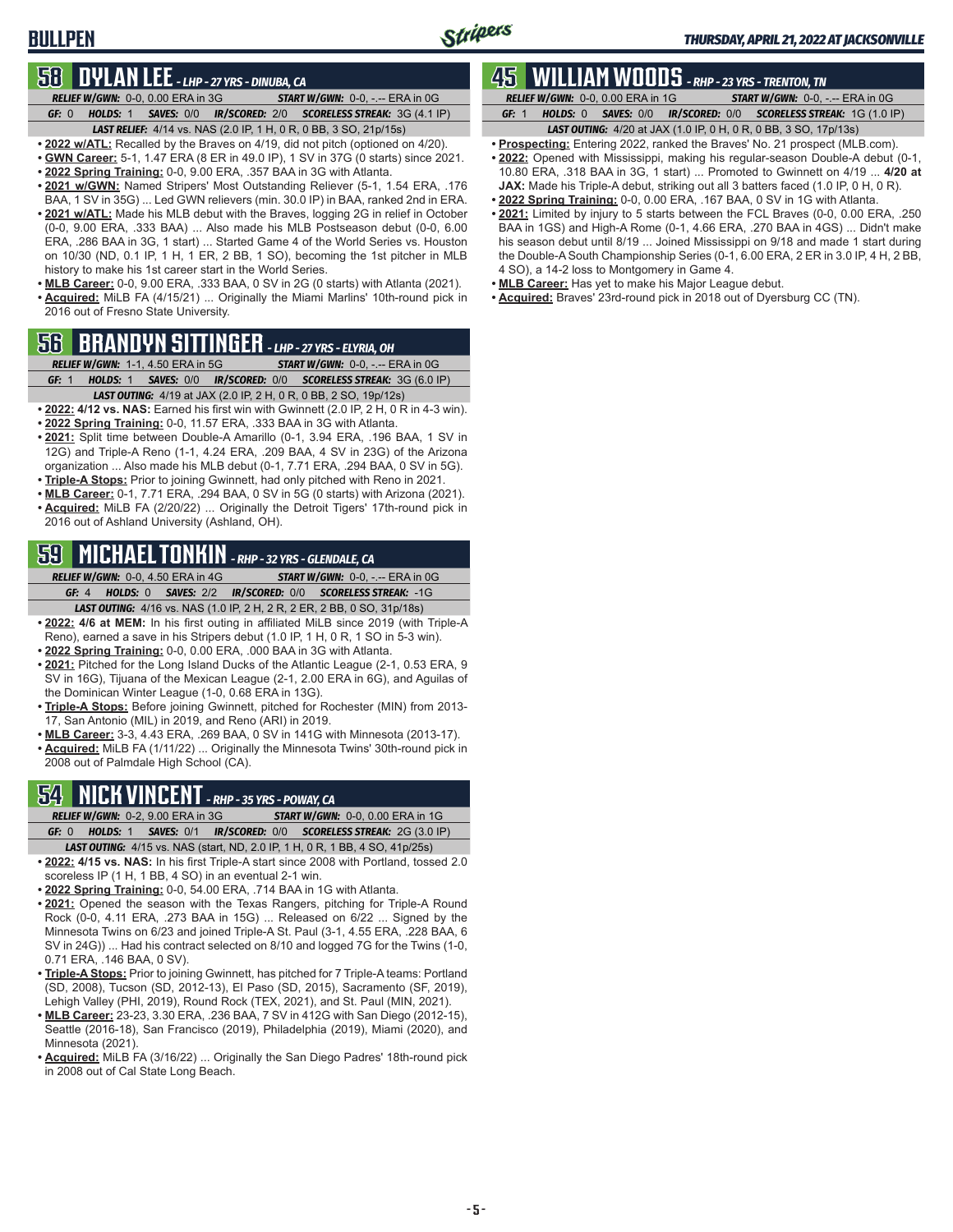| <b>BATTERS</b> |                       |                                                                                      | Stripers |  |  |  |                      |  | <b>THURSDAY, APRIL 21, 2022 AT JACKSONVILLE</b> |
|----------------|-----------------------|--------------------------------------------------------------------------------------|----------|--|--|--|----------------------|--|-------------------------------------------------|
| <b>TOTAL:</b>  |                       | 2017, 13 HR, .659 OPS RISP: 224, 4 HR, .699 OPS RUNS/INNING: 1 2 3 4 5 6 7 8 9 X TOT |          |  |  |  |                      |  |                                                 |
| Vs. LHP:       | 226, 4 HR, 737 OPS    | RISP/20: 264, 1 HR, 693 OPS Stripers:                                                |          |  |  |  | 6 8 14 2 5 0 3 4 1 0 |  |                                                 |
| Vs. RHP:       | $213, 9$ HR, .631 OPS | LOADED: 111, 0 HR, 422 OPS Opponents:                                                |          |  |  |  | 10 3 5 4 10 7 10 8 5 |  | 62 L                                            |

|                | <b>HOME RUNS</b> |    |                          |              |      |  |   |                        |                                               |                |                          | <b>MULTI-GAMES</b> |  |  |  |  |
|----------------|------------------|----|--------------------------|--------------|------|--|---|------------------------|-----------------------------------------------|----------------|--------------------------|--------------------|--|--|--|--|
| Player         | 1R               | 2R | 3R                       | <b>GS</b>    | Tot. |  |   | Off LH Off RH Team W-L | <b>Last HR with Gwinnett (Regular Season)</b> | Hit            | <b>RBI</b>               | <b>HR</b>          |  |  |  |  |
| ∎Acuña Jr.     |                  |    |                          |              |      |  |   | $0 - 0$                | 4/17/18 vs. SWB, 2R (LH Josh Rogers)          |                | $\overline{\phantom{a}}$ |                    |  |  |  |  |
| <b>Casteel</b> | 2                |    |                          |              | 2    |  |   | $0 - 2$                | 4/14/22 vs. NAS, 1R (RH Peter Strzelecki)     | ۰              |                          |                    |  |  |  |  |
| Contreras      |                  |    | $\overline{\phantom{a}}$ |              |      |  |   | $0 - 0$                | 9/7/21 at COL. 1R (LH Kirk McCarty)           |                |                          |                    |  |  |  |  |
| <b>D</b> ean   |                  |    | $\overline{\phantom{a}}$ | ۰            |      |  |   | $0 - 0$                |                                               | ◠              |                          |                    |  |  |  |  |
| Demeritte      |                  |    |                          |              | 2    |  | 2 | $0 - 2$                | 4/14/22 vs. NAS, 2R (RH Jason Alexander)      |                | 3                        |                    |  |  |  |  |
| DeShields      |                  |    |                          |              |      |  |   | $0 - 0$                |                                               | $\mathfrak{p}$ |                          |                    |  |  |  |  |
| Goins          |                  |    |                          |              |      |  |   | $0 - 0$                | 9/14/21 vs. NAS, 1R (RH Josh Lindblom)        |                |                          |                    |  |  |  |  |
| Gonzalez       |                  |    |                          | -            |      |  |   | $0 - 0$                |                                               | $\mathfrak{p}$ |                          |                    |  |  |  |  |
| Gosselin       |                  |    |                          |              |      |  |   | $0 - 0$                | 8/25/18 at CLT. 2R (RH Asher Woiciechowski)   | 2              |                          |                    |  |  |  |  |
| Jenista        | 3                |    | $\sim$                   |              | 4    |  | 3 | $3-0$                  | 4/12/22 vs. NAS, 1R (LH Rex Brothers)         | 3              |                          |                    |  |  |  |  |
| Nogowski       |                  |    | $\sim$                   | -            |      |  |   | $1 - 0$                | 4/12/22 vs. NAS, 2R (RH Caleb Boushley)       | 3              |                          |                    |  |  |  |  |
| Shewmake       |                  |    |                          |              |      |  |   | $1 - 0$                | 4/6/22 at MEM, 1R (LH Matthew Liberatore)     |                |                          |                    |  |  |  |  |
| Tromp          |                  | -  |                          |              |      |  |   | $0 - 1$                | 4/5/22 at MEM, 1R (RH T.J. Zeuch)             |                | $\overline{\phantom{a}}$ |                    |  |  |  |  |
| <b>Tucker</b>  |                  |    | $\overline{\phantom{0}}$ |              |      |  |   | $0 - 0$                |                                               |                | -                        |                    |  |  |  |  |
| Valaika        |                  | 2  |                          |              | 2    |  |   | $2 - 0$                | 4/7/22 at MEM, 2R (RH Johan Oviedo)           | 4              | 3                        | -                  |  |  |  |  |
| $\vert$ Total: |                  | 5  |                          | $\mathbf{0}$ | 13   |  |   |                        |                                               |                |                          |                    |  |  |  |  |

**Back-to-Back Homers (1x) Leadoff (Game) Homers (0x): Walk-Off Homers (0x): Walk-Off Homers (0x): None None** Nogowski (2R) / Jenista, 4/12 vs. NAS (2nd Inning)

**13 RONALD ACUNA JR.** *- OF - 24 YRS - LA GUAIRA, VENEZUELA*

*SEASON WITH GWN:*.167, 0 HR, 0 RBI, 1 SB, .619 OPS *HIT STREAK:* -1G (0-3) *4/20 at JAX:*0-3, R, SB *JAX SERIES:* .167 (1-6), SB

- **• Rehab Assignment:** On Atlanta's 10-day IL (recovering from right ACL tear) ... Joined Gwinnett on 4/19 ... **4/19 at JAX:** Led off and started in RF (1-for-3, 2B).
- **• GWN Career:** .303 (96-for-317), 17 2B, 2 3B, 10 HR, 48 R, 36 RBI, 17 SB, .827 OPS in 79G from 2017-18 and 2022 ... Won IL Player of the Week on 8/20/17 and IL Player of the Month for August 2017.
- **• 2021:** Limited to 82G with Atlanta ... Batted .283 (19 2B, 1 3B, 24 HR, 52 RBI, 17 SB, .990 OPS) prior to suffering right ACL tear on 7/10 at Miami ... Was an NL All-Star for the 2nd time in his career (DNP).
- **• MLB Career:** .281, 78 2B, 7 3B, 105 HR, 246 RBI, 78 SB, .925 OPS in 395G with Atlanta (2018-21) ... Named NL Rookie of the Year (2018), an NL All-Star (2019, 2021) and NL Silver Slugger (2019, 2020).
- **• Acquired:** NDFA (7/2/14) out of La Guaira, Venezuela.
- **• MiLB Accolades:** In the same season he debuted with Gwinnett (2017), named the *Baseball America* Minor League Player of the Year, USA Today Minor League Player of the Year, and MLBPipeline.com Hitter of the Year (.325, 31 2B, 8 3B, 21 HR, 88 R, 82 RBI, 44 SB, .896 OPS in 139G with FLA, MIS, GWN).

## **9 RYAN CASTEEL** *- C - 30 YRS - CHATTANOOGA, TN*

*SEASON WITH GWN:*.105, 2 HR, 2 RBI, 0 SB, .571 OPS *HIT STREAK:* -2G (0-6) *4/20 at JAX:*0-3 *JAX SERIES:* .000 (0-3)

- 
- **• 2022:** Both of his hits are solo homers (4/9 at MEM, 4/14 vs. NAS). **• GWN Career:** .211 (37-for-175), 6 2B, 0 3B, 10 HR, 30 RBI in 74G since 2021.
- **• 2021:** Spent the entire year with Gwinnett, batting .224 (6 2B, 8 HR, 13 R, 28 RBI, .716 OPS) in 68G ... Led the club in pinch-hit at-bats (28) and hits with the bases loaded (4-for-6, .667, 2 2B, 1 HR, 12 RBI, 2.125 OPS).
- **• Triple-A Stops:** Prior to Gwinnett, played for Albuquerque (COL) from 2015-16.
- **• MLB Career:** Has yet to make his Major League debut.
- **• Acquired:** MiLB FA (11/29/21) ... On his 3rd contract with Atlanta (also signed on 1/24/19 and 3/14/21) ... Originally the Colorado Rockies' 17th-round pick in 2010 out of Cleveland State Community College (Cleveland, TN).

# **24 WILLIAM CONTRERAS** *- C - 24 YRS - PUERTO CABELLO, VZ*

*SEASON WITH GWN:*.160, 0 HR, 4 RBI, 0 SB, .462 OPS *HIT STREAK:* -2G (0-8) *4/20 at JAX:*0-4 *JAX SERIES:* .000 (0-8)

- **• 2022 w/GWN: 4/15 vs. NAS:** Notched RBI double in 8th of 2-1 win, his 3rd career last-at-bat GWRBI with Gwinnett.
- **• GWN Career:** .272 (49-for-180), 10 2B, 0 3B, 9 HR, 33 RBI, 0 SB, .816 OPS in 51G since 2021.
- **• 2022 w/ATL:** Played in 1G (0-for-4) before being optioned on 4/12.
- **• 2021 w/GWN:** Made his Triple-A debut, batting .290 (8 2B, 9 HR, 26 R, 29 RBI, .873 OPS) in 44G ... Hit safely in 31 of 44G, posting 11 multi-hit efforts ... Named Triple-A East Player of the Week for 7/13-7/18 (.462, 3 HR, 12 RBI, 1.440 OPS). **• 2021 w/ATL:** Recalled 4 times by the Braves, hit .215 (4 2B, 1 3B, 8 HR, 19 R,
- 23 RBI, .702 OPS) in 52G ... Played in 1G during the Postseason (.000, 0-for-1). **• MLB Career:** .220, 5 2B, 1 3B, 8 HR, 24 RBI, 0 SB in 57G with Atlanta (2020-22).
- **• Acquired:** NDFA (2/1/15) out of Puerto Cabello, Venezuela ... Older brother is
- Chicago Cubs' C Willson Contreras.

## **15 JUSTIN DEAN** *- OF - 25 YRS - MAULDIN, SC*

*SEASON WITH GWN:*.212, 0 HR, 1 RBI, 3 SB, .520 OPS *HIT STREAK:* -2G (0-4) *4/20 at JAX:*0-3 *JAX SERIES:* .000 (0-4)

- **• 2022: 4/7 at MEM:** Notched his first career Triple-A hit and steal (1-for-3) ... **4/19 at JAX:** Threw out runners at 2B and 3B for 2 outfield assists (#4-5 total), his 2nd assist was No. 1 on SportsCenter's Top 10 Plays.
- **• 2022 Spring Training:** .000 (0-for-7, 2 R, 2 RBI) in 5G with Atlanta.
- **• 2021:** Spent the entire year with Double-A Mississippi, batting .237 (14 2B, 4 3B, 8 HR, 60 R, 34 RBI, 29 SB, .709 OPS) in 99G ... In the Double-A South Championship Series, hit .333 (2 2B, 6 R, 2 RBI, 2 SB) in 5G.
- **• Triple-A Stops:** Is making his Triple-A debut in 2022.
- **• MLB Career:** Has yet to make his Major League debut.
- **• Award Winner:** Was Class-A Rome's Player of the Year in 2019 (.284, 18 2B, 9 3B, 9 HR, 85 R, 46 RBI, 47 SB, .817 OPS in 109G).
- **• Acquired:** Braves' 17th-round pick in 2018 out of Lenoir-Rhyne University (NC).

## **26 DELINO DESHIELDS JR.** *- OF - 29 YRS - EASTON, MD*

*SEASON WITH GWN:*.231, 0 HR, 1 RBI, 3 SB, .663 OPS *HIT STREAK:* -1G (0-3) *4/20 at JAX:*0-3 *JAX SERIES:* .200 (1-5), 2 SB

- **• 2022 Spring Training:** .125 (1-for-8) in 4G with Miami ... Released on 4/3. **• 2021:** Played in the Texas, Boston, and Cincinnati organizations ... Spent time with both Round Rock (TEX) and Worcester (BOS) in Triple-A (.252, 13 2B, 2 3B, 6 HR,
- 22 RBI, 21 SB in 84G) ... Finished the season in the Majors with the Reds (.255, 5 2B, 1 HR, 6 RBI, 2 SB in 25G). **• Triple-A Stops:** Prior to joining Gwinnett, played for Round Rock (TEX, 2015-16,
- 2018, 2021), Nashville (TEX, 2019), and Worcester (BOS, 2021).
- **• MLB Career:** .246, 81 2B, 19 3B, 19 HR, 139 RBI, 111 SB in 601G with Texas (2015-19), Cleveland (2020), and Cincinnati (2021) ... Played for Texas (2015) and Cleveland (2020) in MLB Postseason (.290, 3 2B, 2 RBI, 1 SB in 7G).
- **• Acquired:** MiLB FA (4/5/22) ... Originally the Texas Rangers' 1st-round pick (3rd overall) in 2014 out of Woodward Academy (College Park, GA).
- **• Bloodlines:** Is the son of Delino DeShields, 13-year MLB infielder (MON, LAD, STL, BAL, CHC) from 1990-2002 ... Finished 2nd in NL R.O.Y. voting in 1990.

## **1 RYAN GOINS** *- INF - 34 YRS - TEMPLE, TX*

*SEASON WITH GWN:*.056, 0 HR, 0 RBI, 0 SB, .112 OPS *HIT STREAK:* -3G (0-8) *4/20 at JAX:*DNP *JAX SERIES:* .000 (0-2)

- **• GWN Career:** .214 (72-for-336), 9 2B, 1 3B, 6 HR, 35 RBI in 101G since 2021.
- **• 2022 Spring Training:** .188 (3-for-16, 1 2B, 1 R, 1 RBI) in 11G with Atlanta.
- **• 2021:** Spent the entire year with Gwinnett, batting .233 (9 2B, 1 3B, 6 HR, 27 R, 35 RBI, 3 SB, .635 OPS) in 91G.
- **• Triple-A Stops:** Prior to joining Gwinnett, played for Buffalo (TOR) from 2013-16, Lehigh Valley (PHI) in 2018, and Charlotte (CWS) in 2019 ... Was an International League Midseason All-Star with Charlotte in 2019.
- **• MLB Career:** .228, 71 2B, 12 3B, 22 HR, 158 RBI in 555G with Toronto (2013-17), Kansas City (2018), Chicago White Sox (2019-20) ... Played for Toronto in 2015- 16 Postseasons (.146, 1 HR, 5 RBI in 14G).
- **• Acquired:** MiLB FA (3/13/22), his 2nd deal with Atlanta (also signed on 2/25/21) ... Originally the Toronto Blue Jays' 4th-round pick in 2009 out of Dallas Baptist University (Dallas, TX).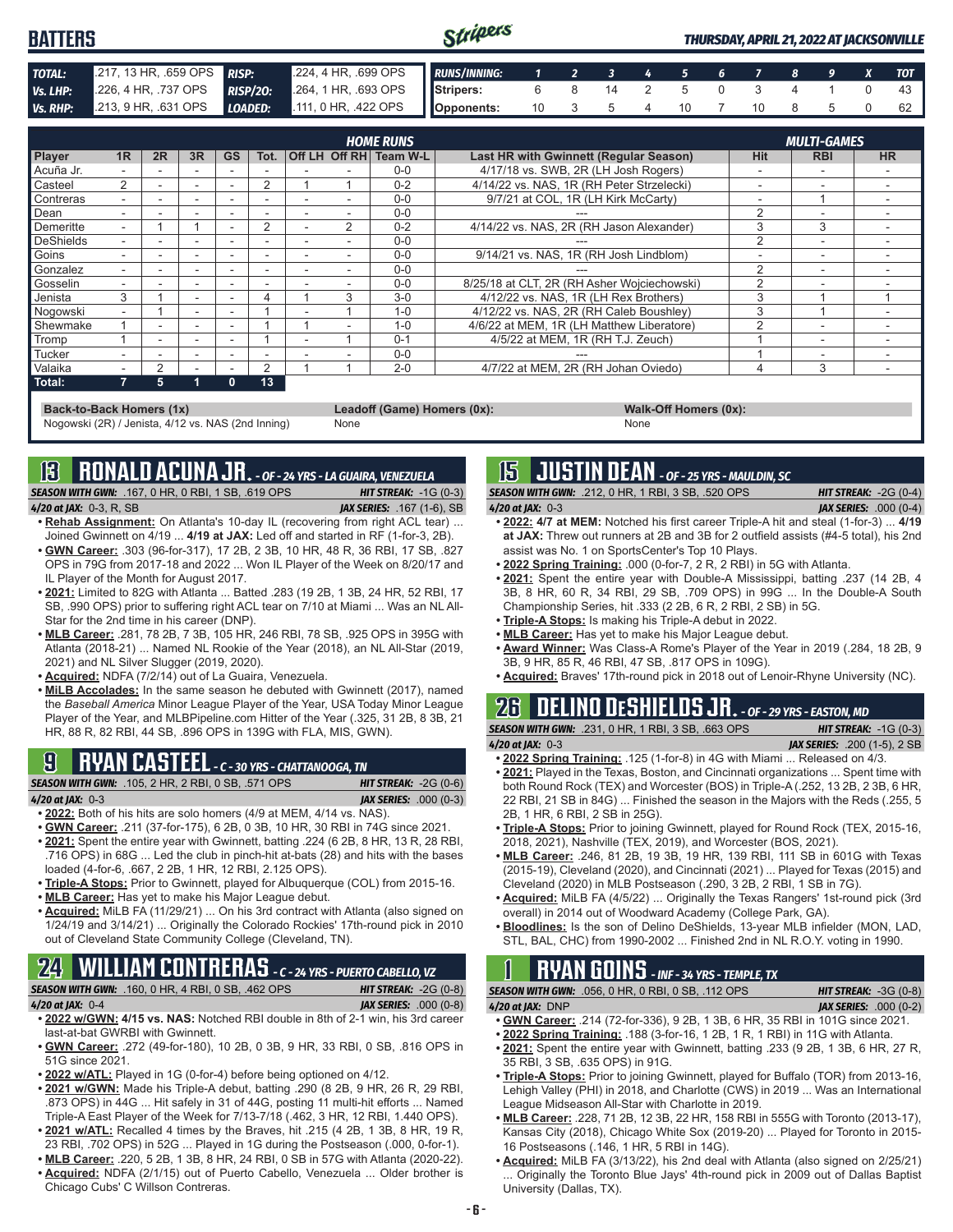## **5 PHIL GOSSELIN** *- INF - 33 YRS - BRYN MAWR, PA*

*SEASON WITH GWN:*.263, 0 HR, 2 RBI, 0 SB, .738 OPS *HIT STREAK:* 1G (1-3)

- *4/20 at JAX:*1-3, SF, RBI *JAX SERIES:* .333 (1-3), RBI **• 2022:** Has reached base safely in all 11G (.263, 10-for-38, 8 BB, .396 OBP).
- **• GWN Career:** .294 (265-for-902), 52 2B, 9 3B, 12 HR, 84 RBI, 7 SB in 246G from 2013-14, 2018, and 2022 ... Set Gwinnett record for single-season batting average in 2014 (.344), earning team MVP and IL Postseason All-Star honors. **• 2022 Spring Training:** .125 (1-for-8) in 4G with Atlanta.
- **• 2021:** Spent the entire year with the LA Angels, batting .261 (14 2B, 7 HR, 47 RBI, 4 SB) in 104G ... His 90 hits were an MLB career high.
- **• Triple-A Stops:** In addition to Gwinnett, has also played for Reno (ARI) in 2015), Round Rock (TEX) in 2017, Indianapolis (PIT) in 2017, Louisville (CIN) in 2018), and Lehigh Valley (PHI) in 2019.
- **• MLB Career:** .261, 49 2B, 2 3B, 17 HR, 101 RBI, 11 SB in 463G with Atlanta (2013-15), Arizona (2015-16), Texas (2017), Pittsburgh (2017), Cincinnati (2018), Philadelphia (2019-20), and LA Angels (2021).
- **• Acquired:** MiLB FA (3/19/22) ... Originally the Atlanta Braves' 5th-round pick in 2010 out of the University of Virginia ... Traded to Arizona in the deal that brought in RHP Touki Toussaint (6/20/15).

## **33 YARIEL GONZALEZ** *- INF - 27 YRS - MAYAGUEZ, PUERTO RICO*

#### *SEASON WITH GWN:*.147, 0 HR, 2 RBI, 0 SB, .343 OPS *HIT STREAK:* -4G (0-13)

**BATTERS**

*4/20 at JAX:*DNP *JAX SERIES:* .000 (0-3)

- **• 2022 Spring Training:** .333 (2-for-6, 2 R) in 5G with Atlanta. **• 2021:** Split the season between Double-A Erie (.365, 3 HR, 12 RBI, 1.001 OPS in 14G) and Triple-A Toledo (.259, 14 HR, 51 RBI, .781 OPS in 78G) of the Detroit Tigers organization.
- **• Triple-A Stops:** Prior to joining Gwinnett, played for Memphis (STL) in 2019 and Toledo (DET) in 2021.
- **• MLB Career:** Has yet to make his Major League debut.
- **• Acquired:** MiLB FA (12/15/21) ... Originally signed by the St. Louis Cardinals as a NDFA (6/16/16) out of Mayaguez, Puerto Rico.

## **18 GREYSON JENISTA** *- OF - 25 YRS - LAWRENCE, KS*

*SEASON WITH GWN:*.258, 4 HR, 5 RBI, 0 SB, .969 OPS *HIT STREAK:* -3G (0-10) *4/20 at JAX:*DNP *JAX SERIES:* .000 (0-4)

- **• IL Leaderboard:** Entering 4/21, ranks among IL Top 10 in homers (T-5th, 4).
- **• 2022: 4/7 at MEM:** Tallied his first career Triple-A hit and RBI with a solo homer to deep CF (2-for-4, RBI) ... **4/12 vs. NAS:** Notched his 2nd career multi-homer game (1st in Triple-A) with pair of solo blasts (#3-4, 2-for-3, 2 RBI).
- **• 2022 Spring Training:** .000 (0-for-6, 1 RBI) in 4G with Atlanta.
- **• 2021:** Spent the entire year with Double-A Mississippi, batting .216 (7 2B, 2 3B, 19 HR, 45 R, 42 RBI, 7 SB, .808 OPS) in 89G ... Ranked among Double-A South leaders in homers (6th), walks (7th, 51), slugging (10th, .465), and OPS (10th) ... In the Double-A South Championship Series, hit .167 (3 HR, 3 RBI) in 5G ... His solo homer in Game 5 on 9/26 vs. Montgomery was the difference in a 2-1 win.
- **• Triple-A Stops:** Is making his Triple-A debut in 2022. **• MLB Career:** Has yet to make his Major League debut.
- **• Acquired:** Braves' 2nd-round pick in 2018 out of Wichita State University (KS).

## **28 JOHN NOGOWSKI** *- INF - 29 YRS - TALLAHASSEE, FL*

*SEASON WITH GWN:*.216, 1 HR, 5 RBI, 2 SB, .677 OPS *HIT STREAK:* -1G (0-3) *4/20 at JAX:*0-3 *JAX SERIES:* .000 (0-3)

- **• 2022: 4/12 vs. NAS:** Belted Gwinnett's first homer at Coolray Field this year (2 run, off RHP Caleb Boushley), finished 2-for-3 with 2 RBI.
- **• 2022 Spring Training:** .294 (5-for-17, 1 2B, 3 R, 4 RBI) in 9G with Atlanta.
- **• 2021:** Played for 3 different Triple-A Teams (Memphis, Indianapolis, Sacramento) and 2 different MLB teams (St. Louis, Pittsburgh) ... Combined to bat .211 (7 2B, 6 HR, 29 RBI, 6 SB) in 64G in MiLB ... In 52G in MLB, hit .233 (7 2B, 1 HR, 14 RBI).
- **• Triple-A Stops:** Prior to joining Gwinnett, has played for Memphis (STL) in 2019 and 2021, Indianapolis (PIT) in 2021, and Sacramento (SF) in 2021.
- **• MLB Career:** .233, 7 2B, 0 3B, 1 HR, 14 RBI, 0 SB in 52G with St. Louis (2020-21) and Pittsburgh (2021).
- **• Acquired:** Claimed from San Francisco in the 2021 Rule 5 Draft ... Originally the Oakland Athletics' 34th-round pick in 2014 out of Florida State University.

### **8 BRADEN SHEWMAKE** *- INF - 24 YRS - WYLIE, TX SEASON WITH GWN:*.267, 1 HR, 1 RBI, 1 SB, .634 OPS *HIT STREAK:* 1G (1-3)

- *4/20 at JAX:*1-3 *JAX SERIES:* .143 (1-7) **• Prospecting:** Entering 2022, ranked the Braves' No. 6 prospect by MLB.com. **• 2022: 4/5 at MEM:** Went 2-for-4 with a stolen base in his Triple-A debut ... **4/6 at**
- **MEM:** Blasted his first career Triple-A homer (solo) in 3-for-5 effort.
- **• 2022 Spring Training:** .000 (0-for-9, 1 R, 1 RBI) in 5G with Atlanta.
- **• 2021:** Spent the entire year with Double-A Mississippi, batting .228 (14 2B, 3 3B, 12 HR, 40 R, 40 RBI, 4 SB, .672 OPS) in 83G ... In the Double-A South Championship Series, hit .100 (2 R, 1 RBI) in 5G ... Named by MiLB.com as a Braves Organization All-Star.
- **• Triple-A Stops:** Is making his Triple-A debut in 2022.
- **• MLB Career:** Has yet to make his Major League debut.
- **• Acquired:** Braves' 1st-round pick (21st overall) in 2019 out of Texas A&M.

| $[2]$ <b>CHADWICK TROMP</b> - $c$ - 26 YRS - ORANJESTAD, ARUBA |                               |
|----------------------------------------------------------------|-------------------------------|
| <b>SEASON WITH GWN:</b> .357. 1 HR. 1 RBI. 0 SB. 1.043 OPS     | <b>HIT STREAK:</b> $4G(5-14)$ |

*4/20 at JAX:*DNP *JAX SERIES:* .--- (0-0) **• 2022: 4/5 at MEM:** Tallied Gwinnett's first homer and RBI of the year (solo, off T.J. Zeuch) in 2-1 loss (2-for-4) ... DFA'd by Atlanta on 4/12, outrighted on 4/19.

- **• GWN Career:** .240 (6-for-25), 0 2B, 0 3B, 1 HR, 1 RBI, 0 SB in 7G since 2021.
- **• 2022 Spring Training:** .400 (2-for-5, 1 2B, 2 R) in 4G with Atlanta.
- **• 2021:** Played 55G with Triple-A Sacramento (.224, 12 2B, 6 HR, 24 RBI) and 9G with San Francisco (.222, 1 HR, 2 RBI) ... DFA'd on 9/18, claimed by Atlanta on 9/21 ... Joined Gwinnett and hit .176 (0 XBH, 0 RBI) in 5G.
- **• Triple-A Stops:** Prior to joining Gwinnett, has played for Louisville (CIN) in 2015 and 2018-19, and Sacramento (SF) in 2021.
- **• MLB Career:** .215, 1 2B, 0 3B, 5 HR, 12 RBI, 0 SB in 33G with San Francisco (2020-21).
- **• Acquired:** Claimed off waivers from San Francisco (9/21/21) ... Originally signed by the Cincinnati Reds as a NDFA (1/24/13) out of Aruba.

## **17 PRESTON TUCKER** *- OF - 31 YRS - TAMPA, FL*

*SEASON WITH GWN:*.217, 0 HR, 1 RBI, 0 SB, .683 OPS *HIT STREAK:* 1G (1-3)

*4/20 at JAX:*DNP *JAX SERIES:* .333 (1-3)

- **• 2022: 4/9 at MEM:** In his first affiliated game since 5/7/19 with Triple-A Charlotte, went 2-for-3 (2B, R, RBI).
- **• GWN Career:** .241 (20-for-83), 6 2B, 1 3B, 0 HR, 7 RBI in 24G since 2018. **• 2021:** Played for Kia of the KBO (.237, 24 2B, 1 3B, 9 HR, 59 RBI in 127G), his
- 3rd-straight season with the club (hit .284 with 50 HR in 364G from 2019-21).
- **• Triple-A Stops:** Has played for 5 teams in all, including Oklahoma City (HOU, 2014), Fresno (HOU, 2015-17), Gwinnett (ATL, 2018), Louisville (CIN, 2018), and Charlotte (CWS, 2019).
- **• MLB Career:** .222, 38 2B, 1 3B, 23 HR, 68 RBI in 243G with Houston (2015-16), Cincinnati (2018), and Atlanta (.240, 4 HR, 22 RBI in 80G in 2018) ... Played in the 2015 MLB Postseason with Houston (0-for-2 in 3G).
- **• Acquired:** MiLB FA (3/31/22) ... Is 2nd stint with Atlanta (2018) ... Originally the Houston Astros' 7th-round pick in 2012 out of the University of Florida.

## **4 PAT VALAIKA** *- INF - 29 YRS - VALENCIA, CA*

| <b>SEASON WITH GWN:</b> .277. 2 HR. 9 RBI. 1 SB. .814 OPS | <b>HIT STREAK:</b> $-4G$ (0-11) |
|-----------------------------------------------------------|---------------------------------|
| 4/20 at JAX: 0-3, BB                                      | <b>JAX SERIES:</b> $.000(0-4)$  |
|                                                           |                                 |

- **• 2022: 4/6 at MEM:** Crushed go-ahead 2-run HR (1) in 5-3 win (2-for-5, 2 RBI) ... **4/7 at MEM:** Fell triple shy of the cycle (3-for-4, 2-run HR, 3 RBI) in 5-2 win.
- **• 2022 Spring Training:** .300 (3-for-10, 1 2B, 1 HR, 2 R, 3 RBI) in 7G with Atlanta.
- **• 2021:** Split the year between Baltimore (.201, 8 2B, 5 HR, 25 RBI, 1 SB in 91G) and Triple-A Norfolk (.225, 1 2B, 2 HR, 7 RBI in 22G).
- **• Triple-A Stops:** Prior to joining Gwinnett, has played for Albuquerque (COL) from 2016-19 and Norfolk (BAL) in 2021 ... Pacific Coast League All-Star in 2019.
- **• MLB Career:** .221, 34 2B, 1 3B, 30 HR, 92 RBI, 1 SB in 374G with Colorado (2016-19) and Baltimore (2020-21) ... Played in the MLB Postseason with the Rockies in 2017 and 2018 (.500, 1-for-2, 1 2B in 2G).
- **• Acquired:** MiLB FA (3/18/22) ... Originally the Colorado Rockies' 9th-round pick in 2013 out of UCLA.

| <b>STRIPERS BATTING BY MONTH</b> |            |    |    |    |           |            |           |            |            |            |         | <b>PINCH HITTERS</b> |    |   |   |    |    |           |            |           |           |
|----------------------------------|------------|----|----|----|-----------|------------|-----------|------------|------------|------------|---------|----------------------|----|---|---|----|----|-----------|------------|-----------|-----------|
|                                  | <b>AVG</b> | G  | 2B | 3B | <b>HR</b> | <b>RBI</b> | <b>SB</b> | <b>OBP</b> | <b>SLG</b> | <b>OPS</b> | Player  | AVG.                 | AB | R | н | 2B | 3B | <b>HR</b> | <b>RBI</b> | <b>BB</b> | <b>SO</b> |
| April:                           | .217       | 14 | 22 | 3  | 13        | 41         | 13        | .293       | .366       | .659       | Jenista | .000                 |    |   |   |    |    |           |            |           |           |
| May:                             |            |    |    |    |           |            |           |            |            |            |         |                      |    |   |   |    |    |           |            |           |           |
| June:                            |            |    |    |    |           |            |           |            |            |            |         |                      |    |   |   |    |    |           |            |           |           |
| July                             |            |    |    |    |           |            |           |            |            |            |         |                      |    |   |   |    |    |           |            |           |           |
| August:                          |            |    |    |    |           |            |           |            |            |            |         |                      |    |   |   |    |    |           |            |           |           |
| September:                       |            |    |    |    |           |            |           |            |            |            |         |                      |    |   |   |    |    |           |            |           |           |
|                                  |            |    |    |    |           |            |           |            |            |            | Totals: | .000                 |    |   |   |    |    |           | 0          |           |           |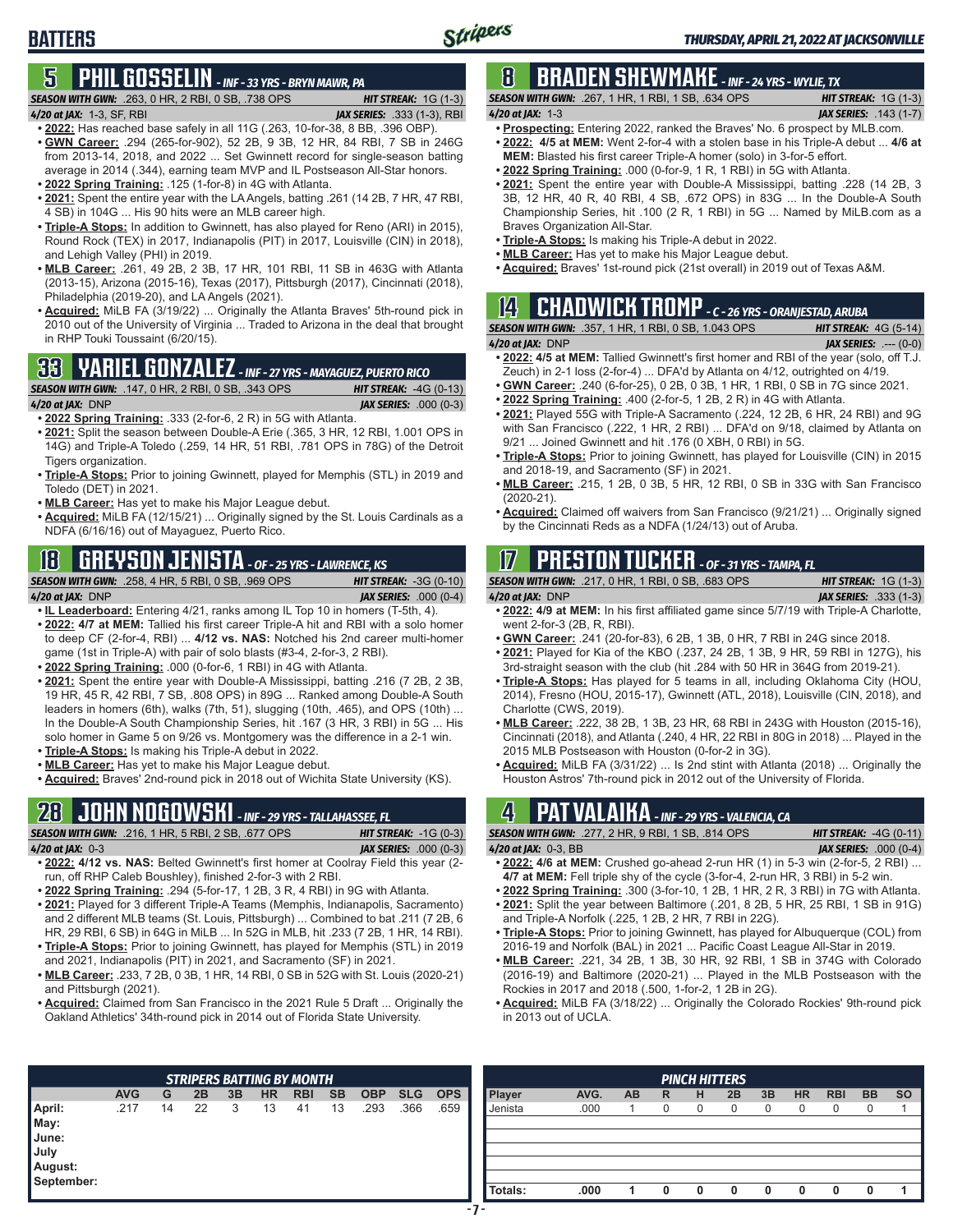## **SEASON SUMMARY**



### **TEAM HIGHS & LOWS**

| <b>OFFENSE:</b> |                                                                     |
|-----------------|---------------------------------------------------------------------|
|                 |                                                                     |
|                 |                                                                     |
|                 |                                                                     |
|                 |                                                                     |
|                 |                                                                     |
|                 |                                                                     |
|                 |                                                                     |
|                 |                                                                     |
|                 | Most Home Runs, Inning 2 (2x, last: 2nd Inning, 4/12 vs. Nashville) |
|                 |                                                                     |
|                 |                                                                     |
|                 |                                                                     |
|                 |                                                                     |
|                 |                                                                     |
|                 |                                                                     |
|                 |                                                                     |
| DITOUINO.       |                                                                     |

### **INDIVIDUAL HIGHS & LOWS**

#### **PITCHING (GAME):**

**HITTING (GAME):**

| None |
|------|
|      |
|      |

#### **DEFENSE (GAME):**

### **STREAKS**

|  |  | OFFENSIVE (LONGEST IN 2022 ONLY): |
|--|--|-----------------------------------|
|--|--|-----------------------------------|

#### **PITCHING (LONGEST IN 2022 ONLY):**

### **LAST TIME IT HAPPENED (GWINNETT REGULAR-SEASON HISTORY)**

### **TEAM OFFENSE:**

|                       | 12 Walks…………………………………………………………………………7/15/21 at Charlotte            |
|-----------------------|---------------------------------------------------------------------|
|                       |                                                                     |
|                       |                                                                     |
|                       |                                                                     |
| <b>TEAM PITCHING:</b> |                                                                     |
|                       |                                                                     |
|                       |                                                                     |
|                       |                                                                     |
|                       |                                                                     |
|                       |                                                                     |
|                       |                                                                     |
|                       |                                                                     |
|                       |                                                                     |
|                       |                                                                     |
| <b>TEAM DEFENSE:</b>  |                                                                     |
|                       | Turn a Triple Play  6/5/21 vs. Jacksonville (Camargo-Kipnis-Snider) |
|                       |                                                                     |
|                       |                                                                     |

### **TEAM MISCELLANEOUS:**

| 21-Run Margin of Defeat…………………………………7/13/12 at Louisville (Lost 1-22) |  |
|-----------------------------------------------------------------------|--|

| <b>PITCHING:</b>                                                  |  |
|-------------------------------------------------------------------|--|
|                                                                   |  |
|                                                                   |  |
|                                                                   |  |
| Most Runs Allowed, Game……………………………………………… 10 (4/16 vs. Nashville) |  |
|                                                                   |  |
|                                                                   |  |
| Fewest Hits Allowed, Game 5 (4x, last: 4/19 at Jacksonville)      |  |
| Most Home Runs Allowed, Game 3 (3x, last: 4/20 at Jacksonville)   |  |
|                                                                   |  |
|                                                                   |  |
|                                                                   |  |
| <u>REFENAE.</u>                                                   |  |

#### **DEFENSE:**

| Most Stolen Bases Allowed, Game3 (2x, last: 4/16 vs. Nashville) |  |
|-----------------------------------------------------------------|--|
|                                                                 |  |

## **TEAM MISCELLANEOUS**

|                                  | . 5,153 (4/19 at Jacksonville) |
|----------------------------------|--------------------------------|
|                                  |                                |
|                                  |                                |
| Long Multi-Game Scoreless Streak | None                           |

Largest Comeback Win .........................................1 Run (4/6 at Memphis, 0-1, 5-3) Largest Blown Lead (Loss).............................. 5 Runs (4/13 vs. Nashville, 5-0, 5-7) .................9 (14x, last: 4/20 at Jacksonville) Longest Game, Time ............................................................3:23 (4/10 at Memphis) Largest Home Attendance ................................................ 5,018 (4/12 vs. Nashville) Largest Road Attendance ..............................................5,153 (4/19 at Jacksonville) Longest Total Delay............................................................ 0:12 (4/12 vs. Nashville) Long Multi-Game Scoring Drought ......................................29.2 Innings (4/15-4/20)

### **INDIVIDUAL OFFENSE:**

| Homers, Both Sides of Plate  Drew Waters (5/18/21 at Nashville)            |
|----------------------------------------------------------------------------|
|                                                                            |
|                                                                            |
| Back-to-Back-to-Back Homers  Arcia/Camargo/Demeritte (5/8/21 at Charlotte) |
|                                                                            |
|                                                                            |
|                                                                            |
|                                                                            |
|                                                                            |
|                                                                            |
|                                                                            |
|                                                                            |
|                                                                            |
|                                                                            |
|                                                                            |

### **INDIVIDUAL PITCHING:**

| 9.0-Inning No-Hitter (Solo)Todd Redmond (5/28/10 at Louisville)                |
|--------------------------------------------------------------------------------|
| 9.0-Inning No-Hitter (Comb.) Wooten/Marksberry/Ramirez (6/30/16 at Louisville) |
|                                                                                |
|                                                                                |
|                                                                                |
| 21 Consecutive Saves Converted Jairo Asencio (9/6/09-8/8/11)                   |
| 25.0-Inning Scoreless Streak Stephen Marek, 25.1 IP (6/6/10-8/2/10)            |